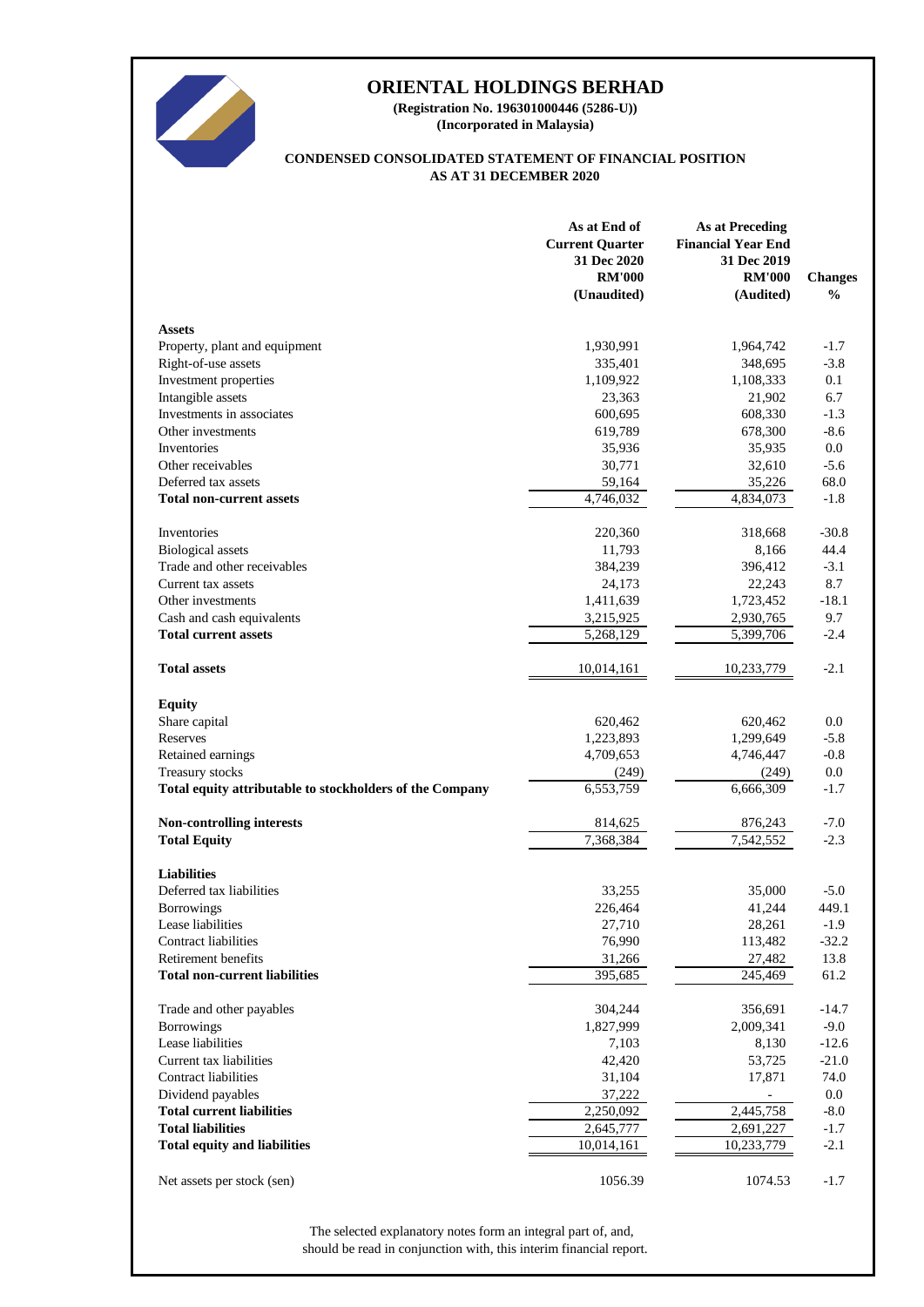

**(Registration No. 196301000446 (5286-U)) (Incorporated in Malaysia)**

# **CONDENSED CONSOLIDATED STATEMENT OF PROFIT OR LOSS AND OTHER COMPREHENSIVE INCOME FOR THE YEAR ENDED 31 DECEMBER 2020**

|                                                                                                              | <b>Individual Quarter</b>                                                        |                                                                                    |                                 | <b>Cumulative Quarters</b>                                                                                 |                                                                                                            |                        |  |
|--------------------------------------------------------------------------------------------------------------|----------------------------------------------------------------------------------|------------------------------------------------------------------------------------|---------------------------------|------------------------------------------------------------------------------------------------------------|------------------------------------------------------------------------------------------------------------|------------------------|--|
|                                                                                                              | Current<br>Year<br><b>Ouarter</b><br>31 Dec 2020<br><b>RM'000</b><br>(Unaudited) | Preceding<br>Year<br><b>Ouarter</b><br>31 Dec 2019<br><b>RM'000</b><br>(Unaudited) | <b>Changes</b><br>$\frac{0}{0}$ | <b>Current Year</b><br><b>To Date</b><br>(Four quarters to<br>31 Dec 2020)<br><b>RM'000</b><br>(Unaudited) | <b>Preceding Year</b><br><b>To Date</b><br>(Four quarters to<br>31 Dec 2019)<br><b>RM'000</b><br>(Audited) | <b>Changes</b><br>$\%$ |  |
| Revenue                                                                                                      | 990,204                                                                          | 1,100,536                                                                          | $-10.0$                         | 3,364,478                                                                                                  | 5,162,134                                                                                                  | $-34.8$                |  |
| <b>Results from operating activities</b>                                                                     | 120,350                                                                          | 118,972                                                                            | 1.2                             | 148,260                                                                                                    | 438,365                                                                                                    | $-66.2$                |  |
| Finance costs                                                                                                | (17, 236)                                                                        | (14, 691)                                                                          | $-17.3$                         | (29,910)                                                                                                   | (29, 363)                                                                                                  | $-1.9$                 |  |
| Share of profits/ (loss) after tax of equity accounted associates                                            | 17,645                                                                           | 16,483                                                                             | 7.0                             | (7,629)                                                                                                    | 49,903                                                                                                     | $-115.3$               |  |
| <b>Profit before taxation</b>                                                                                | 120,759                                                                          | 120,764                                                                            | 0.0                             | 110,721                                                                                                    | 458,905                                                                                                    | $-75.9$                |  |
| Income tax expenses                                                                                          | 649                                                                              | (28,981)                                                                           | 102.2                           | (34,299)                                                                                                   | (105, 577)                                                                                                 | 67.5                   |  |
| <b>Profit from continuing operations</b>                                                                     | 121,408                                                                          | 91,783                                                                             | 32.3                            | 76,422                                                                                                     | 353,328                                                                                                    | $-78.4$                |  |
| Other comprehensive income/ (expense), net of tax                                                            |                                                                                  |                                                                                    |                                 |                                                                                                            |                                                                                                            |                        |  |
| Remeasurement of defined benefit liability                                                                   | (207)                                                                            | (1, 431)                                                                           | 85.5                            | (207)                                                                                                      | (258)                                                                                                      | 19.8                   |  |
| Foreign currency translation differences for foreign operations                                              | 80,578                                                                           | 38,493                                                                             | 109.3                           | 30,687                                                                                                     | 24,518                                                                                                     | 25.2                   |  |
| Fair value gain/ (loss) of equity instruments designated at fair value through<br>other comprehensive income | 57,104                                                                           | 6,675                                                                              | 755.5                           | (113, 124)                                                                                                 | 18,029                                                                                                     | -727.5                 |  |
| Share of other comprehensive (expense)/ income of equity accounted<br>associates                             | (314)                                                                            | 26                                                                                 | $-1307.7$                       | (2,005)                                                                                                    | 7,450                                                                                                      | $-126.9$               |  |
| Other comprehensive income/ (expense) for the period, net of tax                                             | 137,161                                                                          | 43,763                                                                             | 213.4                           | (84, 649)                                                                                                  | 49,739                                                                                                     | $-270.2$               |  |
| Total comprehensive income/ (expense) for the period                                                         | 258,569                                                                          | 135,546                                                                            | 90.8                            | (8,227)                                                                                                    | 403,067                                                                                                    | $-102.0$               |  |
| Profit attributable to:                                                                                      |                                                                                  |                                                                                    |                                 |                                                                                                            |                                                                                                            |                        |  |
| Stockholders of the Company                                                                                  | 103,120                                                                          | 81,637                                                                             | 26.3                            | 114,808                                                                                                    | 352,600                                                                                                    | $-67.4$                |  |
| Non-controlling interests                                                                                    | 18,288                                                                           | 10,146                                                                             | 80.2                            | (38, 386)                                                                                                  | 728                                                                                                        | $-5372.8$              |  |
| Profit for the period                                                                                        | 121,408                                                                          | 91,783                                                                             | 32.3                            | 76,422                                                                                                     | 353,328                                                                                                    | $-78.4$                |  |
| Total comprehensive income/ (expense) attributable to:                                                       |                                                                                  |                                                                                    |                                 |                                                                                                            |                                                                                                            |                        |  |
| Stockholders of the Company                                                                                  | 215,979                                                                          | 118,793                                                                            | 81.8                            | 51,489                                                                                                     | 383,666                                                                                                    | $-86.6$                |  |
| Non-controlling interests                                                                                    | 42,590                                                                           | 16,753                                                                             | 154.2                           | (59,716)                                                                                                   | 19,401                                                                                                     | $-407.8$               |  |
| Total comprehensive income/ (expense) for the period                                                         | 258,569                                                                          | 135,546                                                                            | 90.8                            | (8,227)                                                                                                    | 403,067                                                                                                    | $-102.0$               |  |
| Weighted average number of stocks in issue ('000)                                                            | 620,362                                                                          | 620,362                                                                            |                                 | 620,362                                                                                                    | 620,362                                                                                                    |                        |  |
| Basic earnings per stock (sen)<br>(based on the weighted average number of stocks)                           | 16.62                                                                            | 13.16                                                                              | 26.3                            | 18.51                                                                                                      | 56.84                                                                                                      | $-67.4$                |  |

The selected explanatory notes form an integral part of, and, should be read in conjunction with, this interim financial report.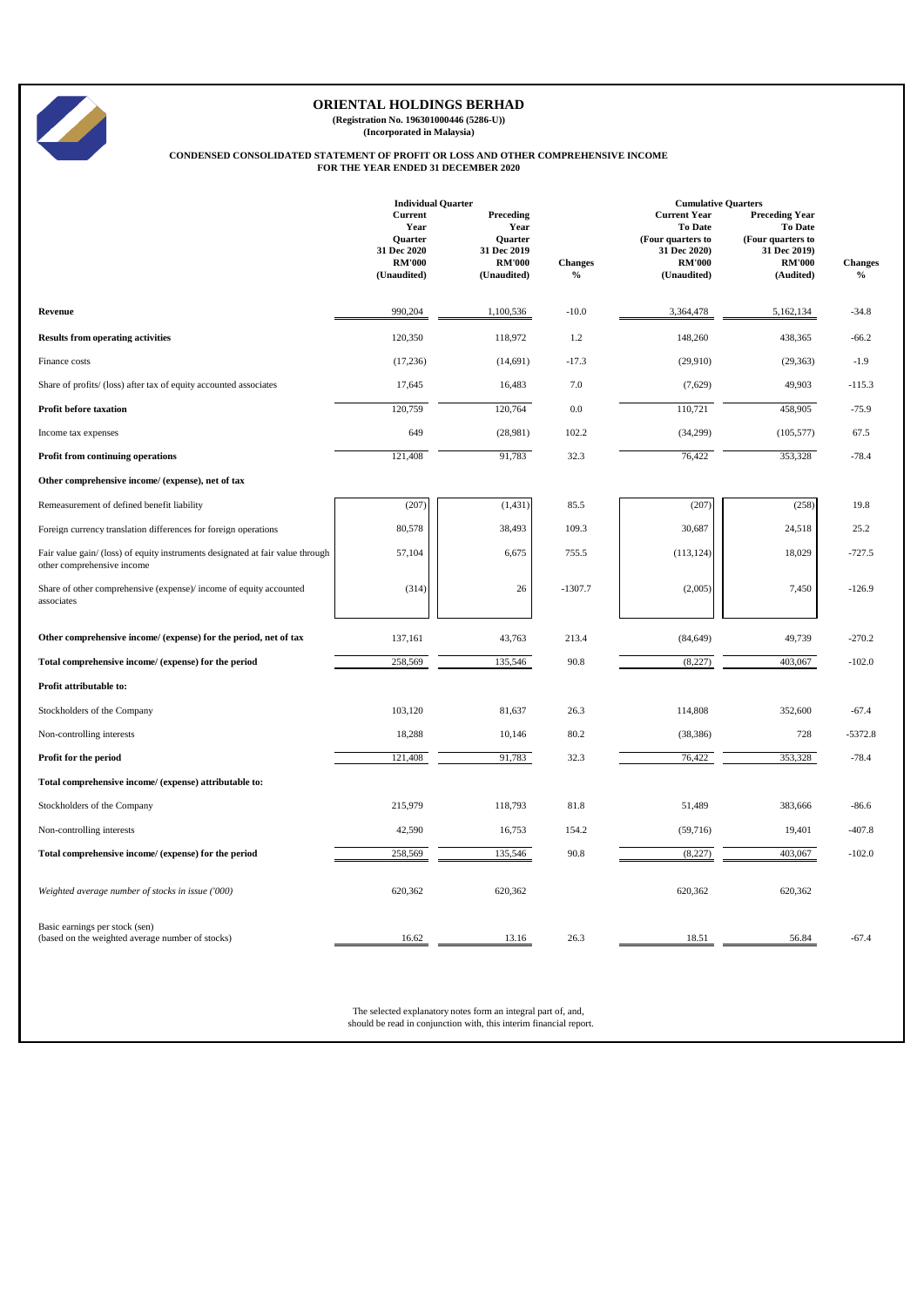

**(Registration No. 196301000446 (5286-U)) (Incorporated in Malaysia)**

#### **CONDENSED CONSOLIDATED STATEMENT OF PROFIT OR LOSS AND OTHER COMPREHENSIVE INCOME FOR THE YEAR ENDED 31 DECEMBER 2020**

|                                                                                        | <b>Individual Quarter</b>                                                               |                                                                                    | <b>Cumulative Quarters</b>                                                                          |                                                                                                            |  |
|----------------------------------------------------------------------------------------|-----------------------------------------------------------------------------------------|------------------------------------------------------------------------------------|-----------------------------------------------------------------------------------------------------|------------------------------------------------------------------------------------------------------------|--|
|                                                                                        | <b>Current</b><br>Year<br><b>Ouarter</b><br>31 Dec 2020<br><b>RM'000</b><br>(Unaudited) | Preceding<br>Year<br><b>Ouarter</b><br>31 Dec 2019<br><b>RM'000</b><br>(Unaudited) | <b>Current Year</b><br>To Date<br>(Four quarters to<br>31 Dec 2020)<br><b>RM'000</b><br>(Unaudited) | <b>Preceding Year</b><br><b>To Date</b><br>(Four quarters to<br>31 Dec 2019)<br><b>RM'000</b><br>(Audited) |  |
| Included in the Total Comprehensive Expense/Income for the period are the followings : |                                                                                         |                                                                                    |                                                                                                     |                                                                                                            |  |
| Interest income                                                                        | (14, 334)                                                                               | (25, 498)                                                                          | (74, 613)                                                                                           | (103, 475)                                                                                                 |  |
| Other income including investment income                                               | (1,709)                                                                                 | (21, 483)                                                                          | (10, 294)                                                                                           | (41, 889)                                                                                                  |  |
| Interest expense                                                                       | 17,236                                                                                  | 14,691                                                                             | 29,910                                                                                              | 29,363                                                                                                     |  |
| Depreciation and amortisation                                                          | 36,741                                                                                  | 46,316                                                                             | 147,809                                                                                             | 155,953                                                                                                    |  |
| Bad debts written off                                                                  | 360                                                                                     | 279                                                                                | 4                                                                                                   | 258                                                                                                        |  |
| Write down of inventories                                                              | 1,548                                                                                   | 1,952                                                                              | 3,032                                                                                               | 4,070                                                                                                      |  |
| Write off of property, plant and equipment                                             | 351                                                                                     | 184                                                                                | 414                                                                                                 | 798                                                                                                        |  |
| Gain on disposal of investments                                                        | (98)                                                                                    | (701)                                                                              | (1)                                                                                                 | (712)                                                                                                      |  |
| Gain on disposal of a subsidiary                                                       | (25,799)                                                                                | $\overline{a}$                                                                     | (25,799)                                                                                            | $\overline{\phantom{a}}$                                                                                   |  |
| Gain on disposal of property, plant and equipment                                      | (1,829)                                                                                 | (412)                                                                              | (2,940)                                                                                             | (4,640)                                                                                                    |  |
| Provision of impairment loss on assets                                                 | 70,259                                                                                  | 58,525                                                                             | 70,258                                                                                              | 58,525                                                                                                     |  |
| Unrealised foreign exchange (gain)/loss                                                | (49, 594)                                                                               | (43,386)                                                                           | 65,294                                                                                              | (34, 829)                                                                                                  |  |
| Realised foreign exchange loss                                                         | 5,398                                                                                   | 7,497                                                                              | 1,514                                                                                               | 12,830                                                                                                     |  |

The selected explanatory notes form an integral part of, and, should be read in conjunction with, this interim financial report.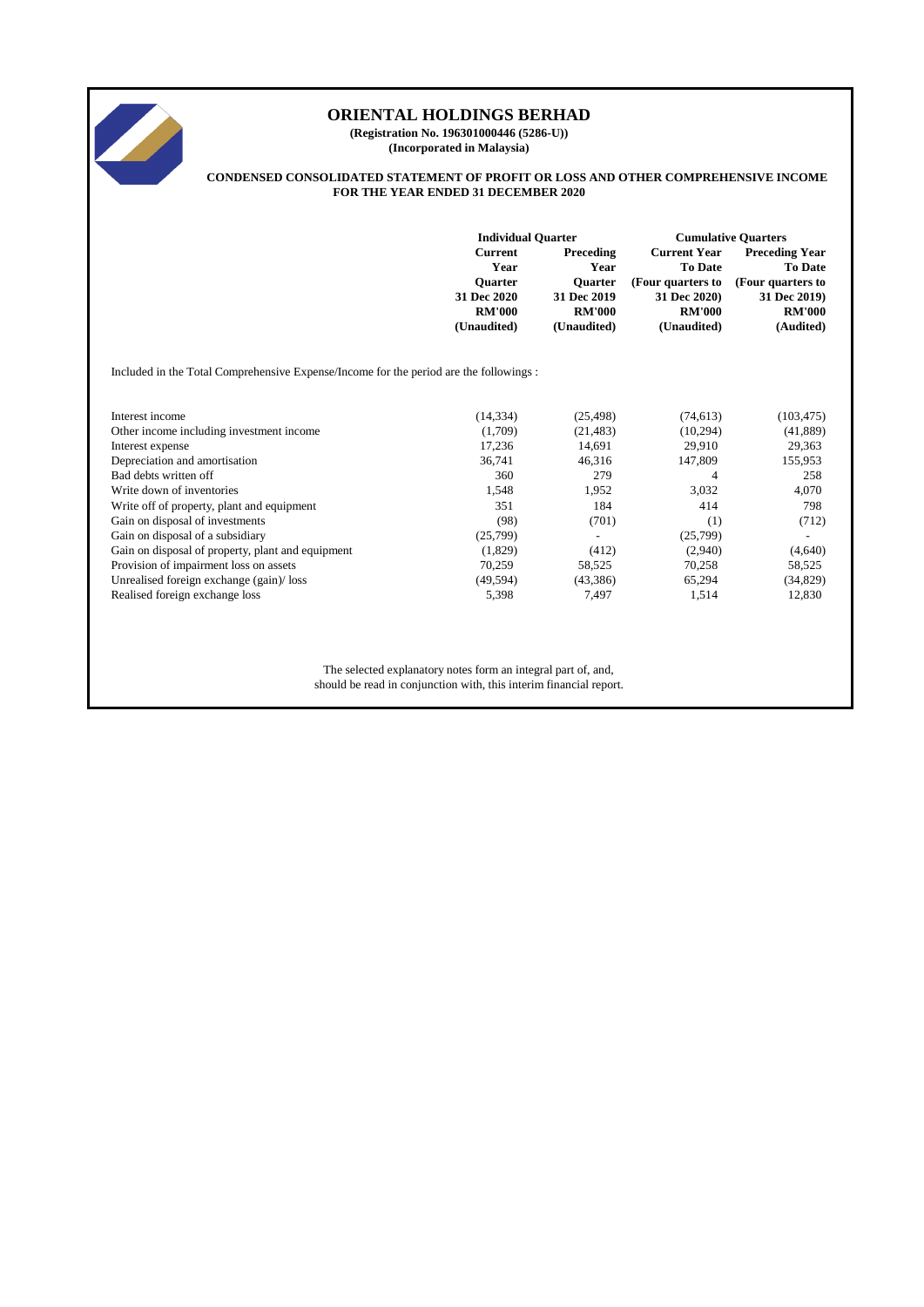

**(Registration No. 196301000446 (5286-U)) (Incorporated in Malaysia)**

#### **CONDENSED CONSOLIDATED STATEMENT OF CHANGES IN EQUITY FOR THE YEAR ENDED 31 DECEMBER 2020**

|                                                                                         | Attributable to stockholders of the Company<br>Non-distributable<br>→<br><b>Distributable</b> |                               |                       |                           |                             |                          |                      |                              |                     |
|-----------------------------------------------------------------------------------------|-----------------------------------------------------------------------------------------------|-------------------------------|-----------------------|---------------------------|-----------------------------|--------------------------|----------------------|------------------------------|---------------------|
|                                                                                         | <b>Share</b><br>capital                                                                       | <b>Translation</b><br>reserve | Fair value<br>reserve | <b>Treasury</b><br>stocks | <b>Retained</b><br>earnings | Capital<br>reserve       | Total                | Non-controlling<br>interests | Total<br>equity     |
| In thousands of RM<br>At 1 January 2019                                                 | 620,462                                                                                       | 842,404                       | 385,813               | (249)                     | 4,679,331                   | 40,248                   | 6,568,009            | 868,256                      | 7,436,265           |
| Remeasurement of defined benefit liability                                              |                                                                                               | $\sim$                        | $\sim$                |                           | (118)                       |                          | (118)                | (140)                        | (258)               |
| Foreign currency translation differences for foreign operations                         |                                                                                               | 16,049                        | $\sim$                |                           |                             |                          | 16,049               | 8,469                        | 24,518              |
| Fair value of financial assets                                                          |                                                                                               |                               | 7,685                 |                           |                             |                          | 7,685                | 10,344                       | 18,029              |
| Share of other comprehensive income of equity accounted associates                      | $\sim$                                                                                        | $\overline{\phantom{a}}$      | 7,450                 | $\overline{\phantom{a}}$  |                             |                          | 7,450                | $\overline{a}$               | 7,450               |
| Total other comprehensive income/ (expense) for the year                                | $\sim$                                                                                        | 16,049                        | 15,135                | $\sim$                    | (118)                       | $\sim$                   | 31,066               | 18,673                       | 49,739              |
| Profit for the year                                                                     | $\overline{\phantom{a}}$                                                                      | $\sim$                        | $\blacksquare$        | $\overline{\phantom{a}}$  | 352,600                     | $\sim$                   | 352,600              | 728                          | 353,328             |
| Total comprehensive income for the year                                                 | $\sim$                                                                                        | 16,049                        | 15,135                | $\overline{\phantom{a}}$  | 352,482                     | $\sim$                   | 383,666              | 19,401                       | 403,067             |
| Dividends to stockholders                                                               | $\sim$                                                                                        |                               | $\sim$                | $\blacksquare$            | (285, 366)                  | $\sim$                   | (285, 366)           | $\sim$                       | (285, 366)          |
| Dividends paid to non-controlling interests                                             |                                                                                               |                               |                       | $\sim$                    |                             |                          | $\overline{a}$       | (10,703)                     | (10,703)            |
| Liquidation of a subsidiary                                                             |                                                                                               |                               |                       | $\sim$                    | $\sim$                      |                          |                      | (711)                        | (711)               |
| Total transactions with owners                                                          | $\blacksquare$                                                                                | $\sim$                        | $\blacksquare$        | $\sim$                    | (285, 366)                  | $\sim$                   | (285, 366)           | (11, 414)                    | (296, 780)          |
| At 31 December 2019                                                                     | 620,462                                                                                       | 858,453                       | 400.948               | (249)                     | 4,746,447                   | 40.248                   | 6,666,309            | 876,243                      | 7,542,552           |
|                                                                                         |                                                                                               |                               |                       |                           |                             |                          |                      |                              |                     |
| In thousands of RM<br>At 1 January 2020                                                 | 620,462                                                                                       | 858,453                       | 400,948               | (249)                     | 4,746,447                   | 40,248                   | 6,666,309            | 876,243                      | 7,542,552           |
| Remeasurement of defined benefit liability                                              | $\overline{\phantom{a}}$                                                                      |                               | $\overline{a}$        |                           | (93)                        | $\sim$                   | (93)                 | (114)                        | (207)               |
| Foreign currency translation differences for foreign operations                         |                                                                                               | 44,051                        |                       |                           |                             | $\sim$                   | 44,051               | (13, 364)                    | 30,687              |
| Fair value of financial assets                                                          |                                                                                               |                               | (105, 272)            |                           |                             |                          | (105, 272)           | (7, 852)                     | (113, 124)          |
| Share of other comprehensive expense of equity accounted                                |                                                                                               |                               |                       |                           |                             |                          |                      |                              |                     |
| associates                                                                              |                                                                                               | 44,051                        | (2,005)               | $\sim$                    | (93)                        | $\overline{a}$           | (2,005)<br>(63, 319) | (21, 330)                    | (2,005)             |
| Total other comprehensive income/ (expense) for the year<br>Profit/ (Loss) for the year | $\overline{a}$                                                                                |                               | (107, 277)            |                           | 114,808                     |                          | 114,808              | (38, 386)                    | (84, 649)<br>76,422 |
| Total comprehensive income/ (expense) for the year                                      | $\sim$                                                                                        | 44,051                        | (107, 277)            | $\sim$                    | 114,715                     | $\sim$                   | 51,489               | (59,716)                     | (8,227)             |
| Dividends to stockholders                                                               |                                                                                               |                               |                       | $\sim$                    | (148, 887)                  | $\sim$                   | (148, 887)           | $\sim$                       | (148, 887)          |
| Dividends paid to non-controlling interests                                             |                                                                                               |                               |                       |                           |                             |                          |                      | (9,370)                      | (9,370)             |
| Changes in ownership interests in a subsidiary                                          |                                                                                               |                               |                       |                           | (2,622)                     |                          | (2,622)              | 2,622                        |                     |
| Disposal of a subsidiary                                                                |                                                                                               | (12, 530)                     |                       | $\overline{\phantom{a}}$  |                             |                          | (12, 530)            | (1,034)                      | (13, 564)           |
| Share issued to non-controlling interests                                               |                                                                                               |                               |                       | $\sim$                    | $\sim$                      | $\overline{\phantom{a}}$ | $\overline{a}$       | 5,880                        | 5,880               |
| Total transactions with owners                                                          | $\overline{\phantom{a}}$                                                                      | (12, 530)                     | $\blacksquare$        | $\overline{\phantom{a}}$  | (151, 509)                  | $\overline{\phantom{a}}$ | (164, 039)           | (1,902)                      | (165, 941)          |
| At 31 December 2020                                                                     | 620,462                                                                                       | 889,974                       | 293.671               | (249)                     | 4,709,653                   | 40.248                   | 6,553,759            | 814,625                      | 7,368,384           |
|                                                                                         |                                                                                               |                               |                       |                           |                             |                          |                      |                              |                     |

The selected explanatory notes form an integral part of, and, should be read in conjunction with, this interim financial report.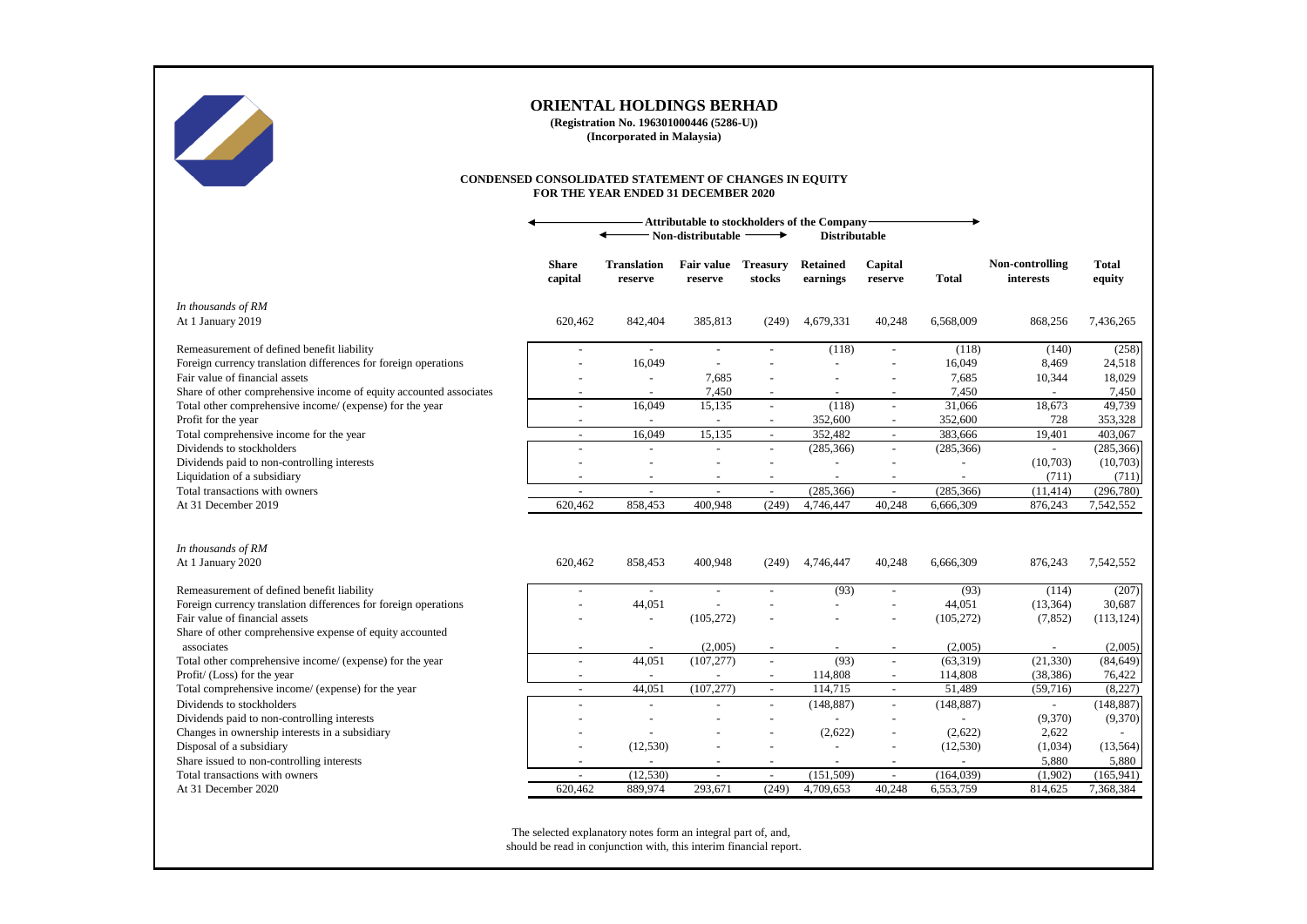

**(Registration No. 196301000446 (5286-U)) (Incorporated in Malaysia)**

# **CONDENSED CONSOLIDATED STATEMENT OF CASH FLOWS FOR THE YEAR ENDED 31 DECEMBER 2020**

|                                                     | <b>Current Year</b><br><b>To Date</b><br>(Four quarters to<br>31 Dec 2020)<br><b>RM'000</b><br>(Unaudited) | <b>Preceding Year</b><br><b>To Date</b><br>(Four quarters to<br>31 Dec 2019)<br><b>RM'000</b><br>(Audited) |
|-----------------------------------------------------|------------------------------------------------------------------------------------------------------------|------------------------------------------------------------------------------------------------------------|
| <b>CASH FLOWS FROM OPERATING ACTIVITIES</b>         |                                                                                                            |                                                                                                            |
| Profit before tax                                   | 110,721                                                                                                    | 458,905                                                                                                    |
| Adjustments for:                                    |                                                                                                            |                                                                                                            |
| Non-cash items                                      | 295,815                                                                                                    | 185,250                                                                                                    |
| Non-operating items                                 | (76, 045)                                                                                                  | (171, 255)                                                                                                 |
| Operating profit before working capital changes     | 330,491                                                                                                    | 472,900                                                                                                    |
| Changes in working capital                          | 34,291                                                                                                     | 18,690                                                                                                     |
| Cash flow from operating activities                 | 364,782                                                                                                    | 491,590                                                                                                    |
| Dividend received, net                              | 16,510                                                                                                     | 125,381                                                                                                    |
| Tax paid                                            | (72,096)                                                                                                   | (106, 269)                                                                                                 |
| Interest paid                                       | (30,097)                                                                                                   | (32, 683)                                                                                                  |
| Payment of retirement benefits                      | (930)                                                                                                      | (405)                                                                                                      |
| Net cash flows from operating activities            | 278,169                                                                                                    | 477,614                                                                                                    |
| <b>CASH FLOWS FROM INVESTING ACTIVITIES</b>         |                                                                                                            |                                                                                                            |
| Capital expenditure                                 | (153, 407)                                                                                                 | (236, 898)                                                                                                 |
| Purchase of investments                             | (155, 265)                                                                                                 | (852)                                                                                                      |
| Proceeds from disposal of investments               | 72,494                                                                                                     | 26,272                                                                                                     |
| Interest received                                   | 79,528                                                                                                     | 101,942                                                                                                    |
| Net cash inflow on disposal of a subsidiary         | 23,414                                                                                                     |                                                                                                            |
| Decrease/ (Increase) in short term investments, net | 331,541                                                                                                    | (923, 641)                                                                                                 |
| Net cash flows from/ (used in) investing activities | 198,305                                                                                                    | (1,033,177)                                                                                                |
|                                                     |                                                                                                            |                                                                                                            |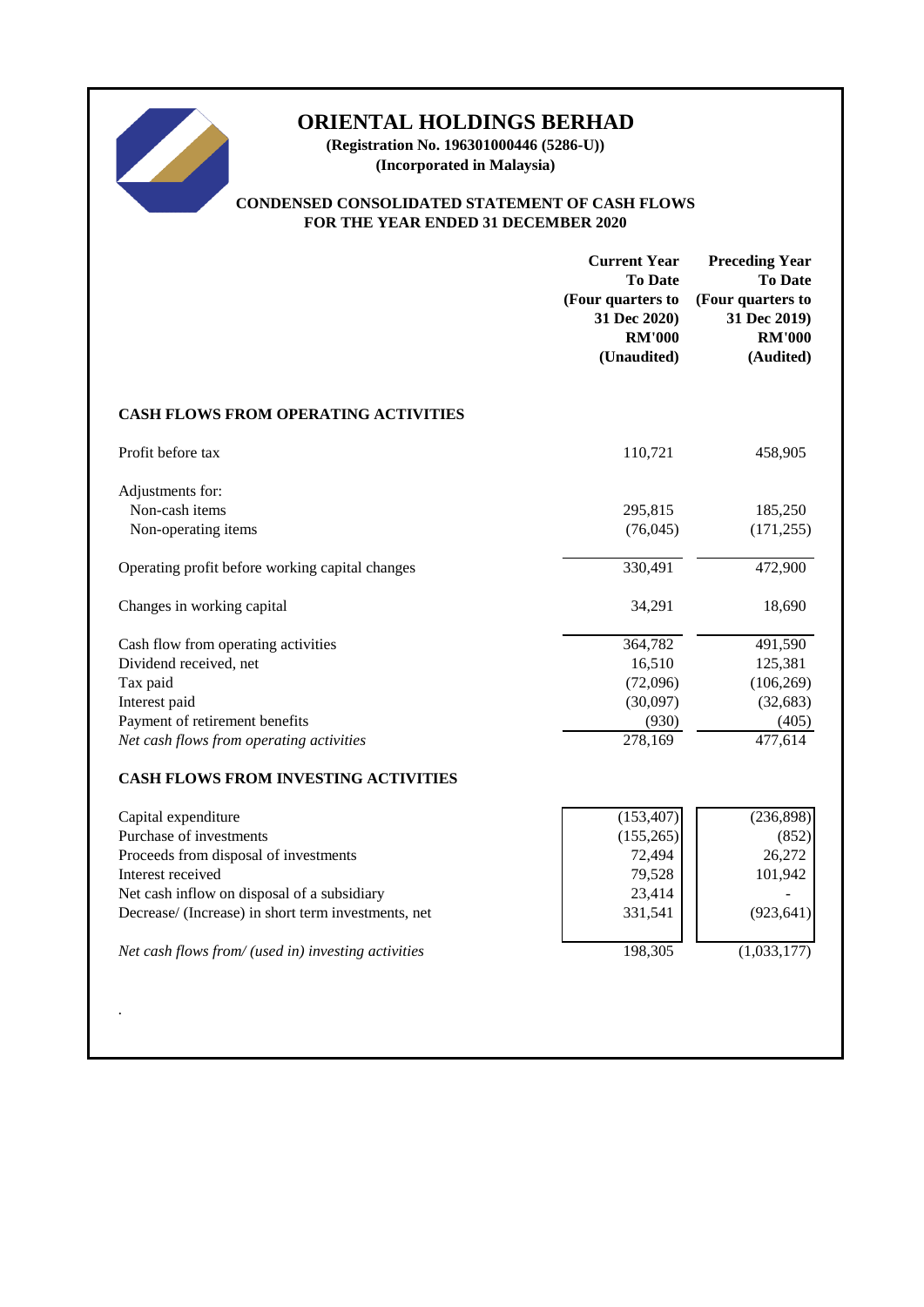| <b>CONSOLIDATED STATEMENT OF CASH FLOWS (Cont'd)</b>                                                                                                                                                                                                                                           | <b>Current Year</b><br><b>To Date</b><br>(Four quarters to<br>31 Dec 2020)<br><b>RM'000</b><br>(Unaudited) | <b>Preceding Year</b><br><b>To Date</b><br>(Four quarters to<br>31 Dec 2019)<br><b>RM'000</b><br>(Audited) |
|------------------------------------------------------------------------------------------------------------------------------------------------------------------------------------------------------------------------------------------------------------------------------------------------|------------------------------------------------------------------------------------------------------------|------------------------------------------------------------------------------------------------------------|
| <b>CASH FLOWS FROM FINANCING ACTIVITIES</b>                                                                                                                                                                                                                                                    |                                                                                                            |                                                                                                            |
| Bank borrowings (net)<br>Lease liabilities (net)<br>Dividends paid to stockholders<br>Fixed deposits pledged for banking facilities<br>Dividends paid to non-controlling interests<br>Proceeds from issue of shares to non-controlling interest<br>Net cash flows used in financing activities | (47, 323)<br>(8,951)<br>(111, 665)<br>(4, 721)<br>(9,370)<br>5,880<br>(176, 150)                           | 142,404<br>(16, 682)<br>(285, 366)<br>(41,940)<br>(10,703)<br>(212, 287)                                   |
| Net increase/ (decrease) in cash and cash equivalents                                                                                                                                                                                                                                          | 300,324                                                                                                    | (767, 850)                                                                                                 |
| Cash and cash equivalents at 1 January                                                                                                                                                                                                                                                         | 2,222,934                                                                                                  | 2,959,210                                                                                                  |
| Effects of exchange rates on cash and cash equivalents                                                                                                                                                                                                                                         | (19,786)                                                                                                   | 31,574                                                                                                     |
| Cash and cash equivalents at 31 December (Note 1)                                                                                                                                                                                                                                              | 2,503,472                                                                                                  | 2,222,934                                                                                                  |
| <b>NOTE</b><br>1 Cash and cash equivalents consist of: -                                                                                                                                                                                                                                       | <b>RM'000</b>                                                                                              | <b>RM'000</b>                                                                                              |
| Cash and bank balances                                                                                                                                                                                                                                                                         | 1,631,673                                                                                                  | 1,214,128                                                                                                  |
| Fixed deposits                                                                                                                                                                                                                                                                                 | 1,435,084                                                                                                  | 1,597,347                                                                                                  |
| <b>Bank</b> overdrafts<br>Unit trust money market funds                                                                                                                                                                                                                                        | 149,168                                                                                                    | (99)<br>119,290                                                                                            |
|                                                                                                                                                                                                                                                                                                | 3,215,925                                                                                                  | 2,930,666                                                                                                  |
| Less:                                                                                                                                                                                                                                                                                          | (712, 453)                                                                                                 | (707, 732)                                                                                                 |
| Deposits pledged                                                                                                                                                                                                                                                                               |                                                                                                            |                                                                                                            |

should be read in conjunction with, this interim financial report. The selected explanatory notes form an integral part of, and,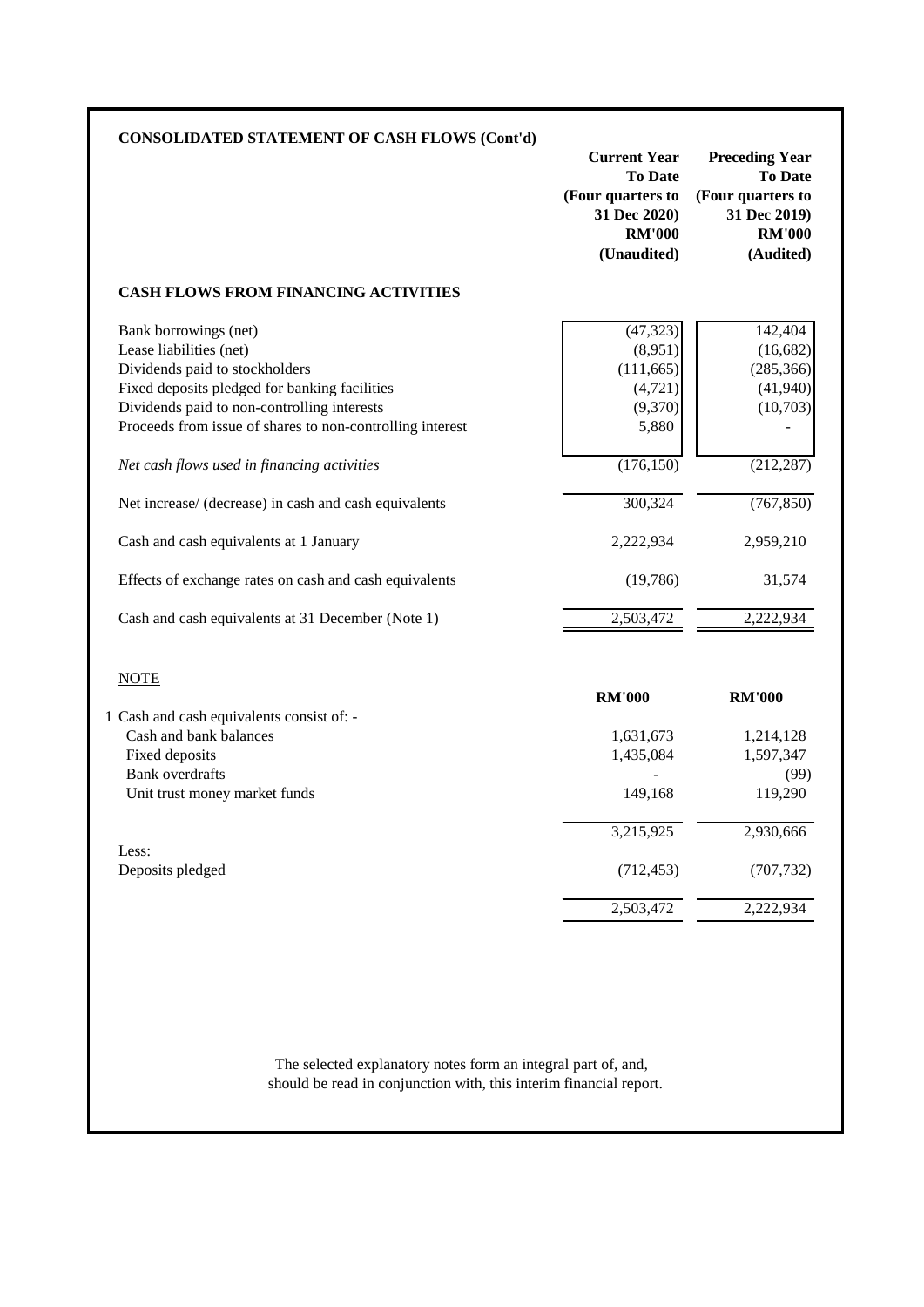### **SELECTED EXPLANATORY NOTES TO THE INTERIM FINANCIAL REPORT 31 DECEMBER 2020**

### **1. Basis of Preparation**

The interim financial report is unaudited and has been prepared in compliance with MFRS 134, Interim Financial Reporting and the additional disclosure requirements as in Part A of Appendix 9B of the Revised Listing Requirements.

The interim financial report should be read in conjunction with the most recent annual audited financial statements of the Group for the year ended 31 December 2019. These explanatory notes provide an explanation of events and transactions that are significant to an understanding of the changes in the financial position and performance of the Group since the year ended 31 December 2019.

The accounting policies and methods of computation adopted by the Group in this interim financial report are consistent with the most recent annual audited financial statements for the year ended 31 December 2019.

### **MFRSs, Amendments to MFRSs and IC Interpretations issued but not yet effective:**

# *MFRSs, interpretations and amendments effective for annual periods beginning on or after 1 June 2020*

• Amendments to MFRS 16*, Leases – Covid-19-Related Rent Concessions*

# *MFRSs, interpretations and amendments effective for annual periods beginning on or after 1 January 2021*

• Amendments to MFRS 9*, Financial Instruments,* MFRS 139*, Financial Instruments: Recognition and Measurement,* MFRS 7*, Financial Instruments: Disclosures,* MFRS 4*, Insurance Contracts and*  MFRS 16*, Leases – Interest Rate Benchmark Reform –Phase 2*

### *MFRSs, interpretations and amendments effective for annual periods beginning on or after 1 January 2022*

• Amendments to MFRS 1, *First-time Adoption of Malaysian Financial Reporting Standards (Annual Improvements to MFRS Standards 2018−2020)*

- Amendments to MFRS 3, *Business Combinations – Reference to the Conceptual Framework*
- Amendments to MFRS 9, *Financial Instruments (Annual Improvements to MFRS Standards 2018−2020)*

• Amendments to Illustrative Examples accompanying MFRS 16, *Leases (Annual Improvements to MFRS Standards 2018−2020)*

- Amendments to MFRS 116, *Property, Plant and Equipment − Proceeds before Intended Use*
- Amendments to MFRS 137, *Provisions, Contingent Liabilities and Contingent Assets − Onerous Contracts − Cost of Fulfilling a Contract*
- Amendments to MFRS 141, *Agriculture (Annual Improvements to MFRS Standards 2018−2020)*

# *MFRSs, interpretations and amendments effective for annual periods beginning on or after 1 January 2023*

- MFRS 17, *Insurance Contracts*
- Amendments to MFRS 101, *Presentation of Financial Statements – Classification of Liabilities as Current or Non-current*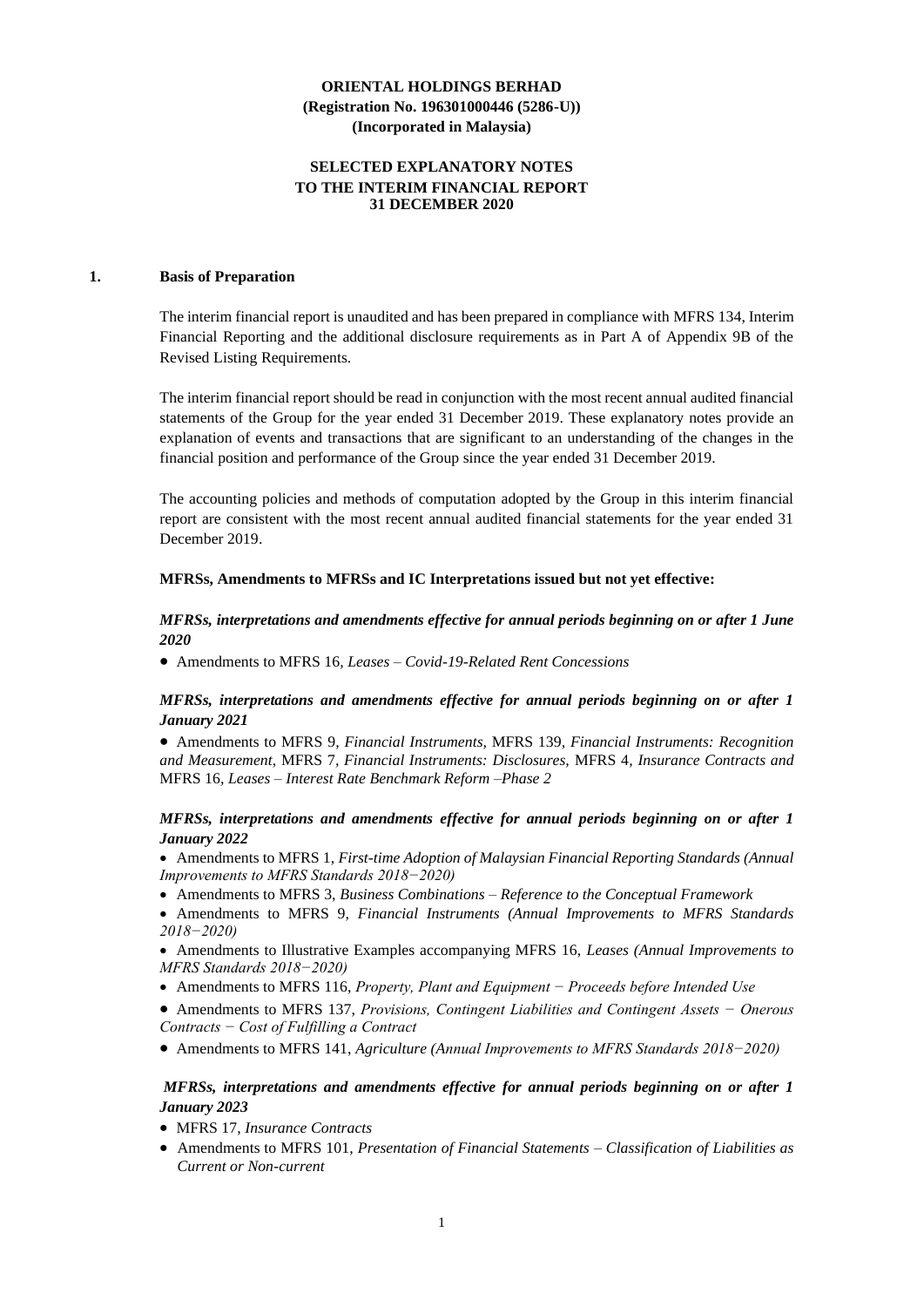### **SELECTED EXPLANATORY NOTES TO THE INTERIM FINANCIAL REPORT 31 DECEMBER 2020 (Cont'd)**

### **1. Basis of Preparation (Cont'd)**

### *MFRSs, interpretations and amendments effective for annual periods beginning on or after a date yet to be confirmed*

• Amendments to MFRS 10, *Consolidated Financial Statements* and MFRS 128, *Investments in Associates and Joint Ventures – Sale or Contribution of Assets between an Investor and its Associate or Joint Venture*

The Group will adopt the above pronouncements when they become effective in the respective financial periods. These pronouncements are not expected to have a material impact to the financial statements of the Group upon their initial recognition.

# **2. Auditors' Qualification**

There's no qualification on the audit report of the preceding annual financial statements of Oriental Holdings Berhad.

### **3. Seasonal Cyclical Factors**

Majority of the business operations of the Group are generally in tandem with the prevailing economic conditions where the Group operates with the exception of a few sectors. Commodity price is the most significant determinant of the level of profitability for the plantation sector although seasonal factor such as climatic condition also plays a part in determining the production level. The tourism sector will generally perform better during the major festive and holiday seasons.

### **4. Exceptional Items**

There were no material exceptional items for the period under review.

# **5. Changes in Estimates**

There were no material changes in estimates of amounts reported in prior financial period.

### **6. Debt and Equity Securities**

There were no issuance and repayment of debt and equity stocks, stock buy-backs, stock cancellations, stocks held as treasury stocks and resale of treasury stocks for the current financial period to date.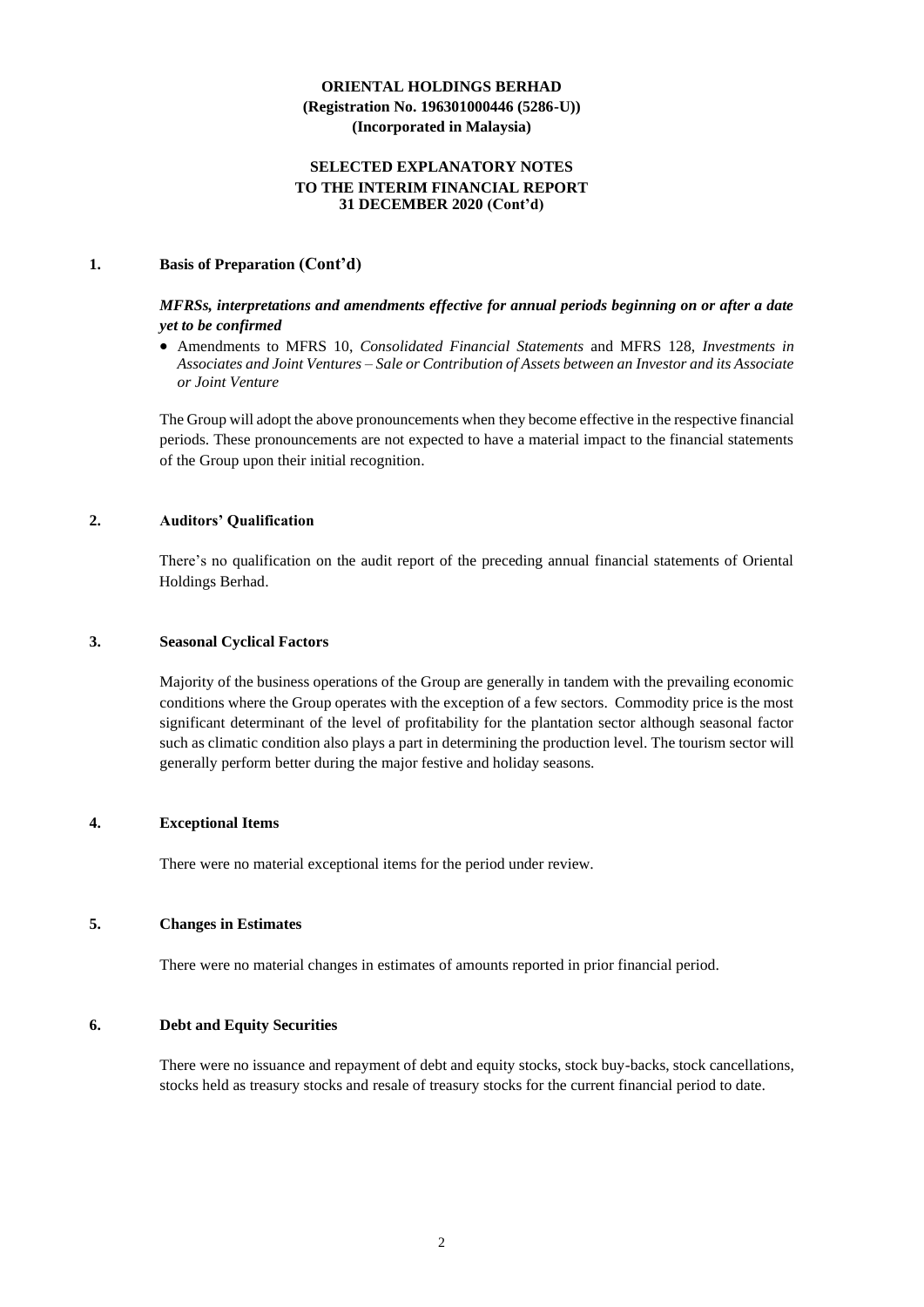# **SELECTED EXPLANATORY NOTES TO THE INTERIM FINANCIAL REPORT 31 DECEMBER 2020 (Cont'd)**

# **7. Dividends Paid**

Since the end of the previous financial year, the Company paid:

- i) a single tier final dividend of 8 sen per ordinary stock and single tier final special dividend of 10 sen per ordinary stock (2018 : a single tier final dividend of 8 sen per ordinary stock and single tier final special dividend of 20 sen per ordinary stock) totalling RM111,665,129 in respect of the financial year ended 31 December 2019 on 7 August 2020.
- ii) a single tier interim dividend of 6 sen per ordinary stock (2019 : 12 sen per ordinary stock) totalling RM37,221,710 in respect of the financial year ending 31 December 2020 on 21 January 2021.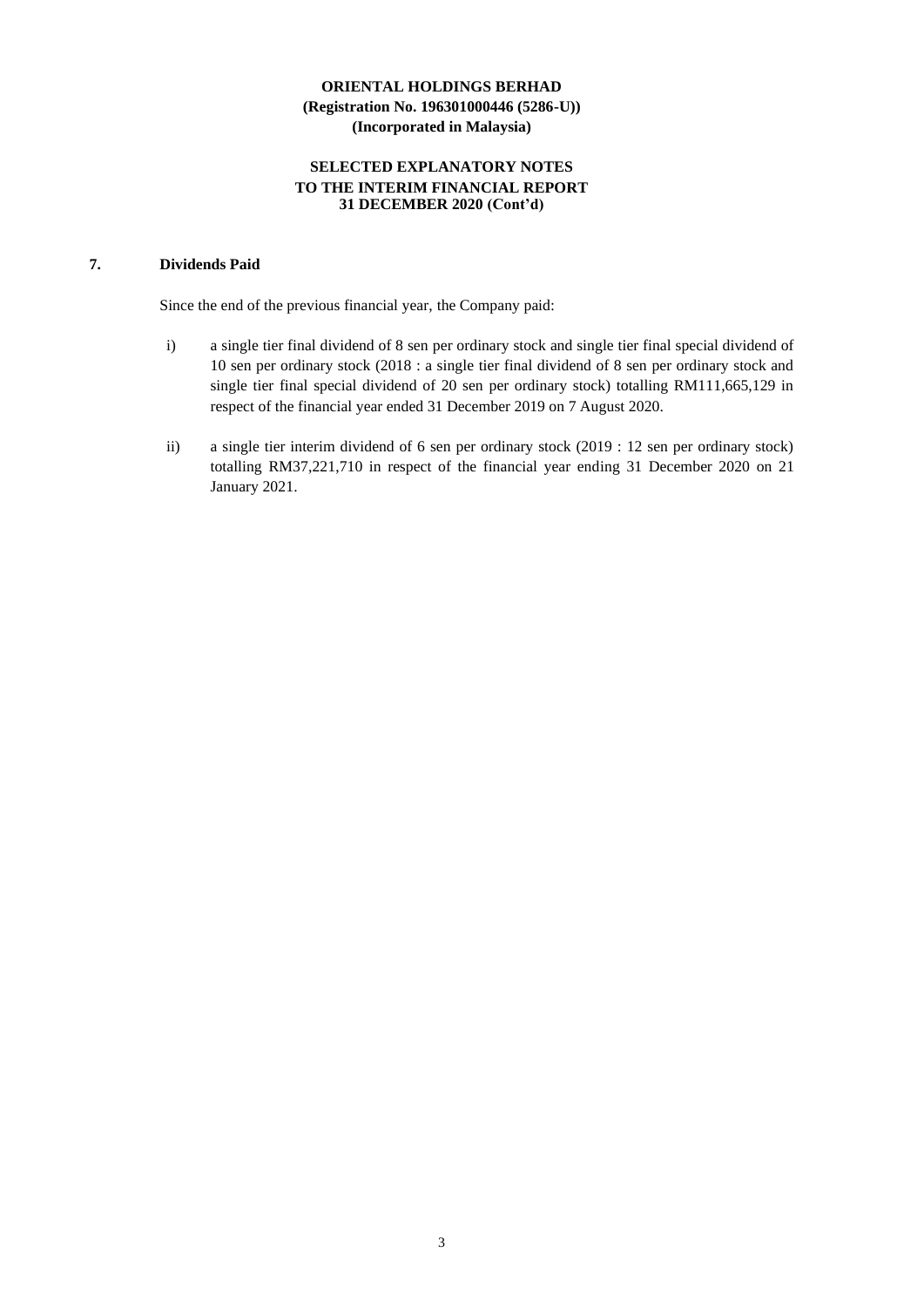# **SELECTED EXPLANATORY NOTES TO THE INTERIM FINANCIAL REPORT 31 DECEMBER 2020 (Cont'd)**

# **8. Segment Revenue and Results**

| 31 December 2020                | Automotive<br>and related<br>products<br><b>RM'000</b> | <b>Plastic</b><br>products<br><b>RM'000</b> | <b>Hotels</b> and<br>resorts<br><b>RM'000</b> | <b>Plantation</b><br><b>RM'000</b> | Investment<br>holding<br><b>RM'000</b> | <b>Investment</b><br>properties &<br>trading of<br>building<br>material<br>products<br><b>RM'000</b> | Healthcare<br><b>RM'000</b> | Total of all<br>segments<br><b>RM'000</b> | Reconciliation/<br><b>Elimination</b><br><b>RM'000</b> | <b>Notes</b> | <b>Total per</b><br>consolidated<br>financial<br>statements<br><b>RM'000</b> |
|---------------------------------|--------------------------------------------------------|---------------------------------------------|-----------------------------------------------|------------------------------------|----------------------------------------|------------------------------------------------------------------------------------------------------|-----------------------------|-------------------------------------------|--------------------------------------------------------|--------------|------------------------------------------------------------------------------|
| Revenue from external customers | 2,056,680                                              | 206,766                                     | 166,624                                       | 539,766                            | 10,142                                 | 313,380                                                                                              | 71,120                      | 3,364,478                                 |                                                        |              | 3,364,478                                                                    |
| Inter-segment revenue           | 572                                                    | 591                                         | 272                                           | $\overline{\phantom{a}}$           | 11,108                                 | 119                                                                                                  | 43                          | 12,705                                    | (12,705)                                               |              |                                                                              |
| Total revenue                   | 2,057,252                                              | 207,357                                     | 166,896                                       | 539,766                            | 21,250                                 | 313,499                                                                                              | 71,163                      | 3,377,183                                 | (12,705)                                               |              | 3,364,478                                                                    |
| <b>Results</b>                  |                                                        |                                             |                                               |                                    |                                        |                                                                                                      |                             |                                           |                                                        |              |                                                                              |
| Segment profit/(loss)           | 150,343                                                | 12,820                                      | (6, 545)                                      | 35,566                             | 1,139                                  | (43,171)                                                                                             | (1,892)                     | 148,260                                   | (37,539)                                               | $\mathbf{A}$ | 110,721                                                                      |
| <b>Assets</b>                   |                                                        |                                             |                                               |                                    |                                        |                                                                                                      |                             |                                           |                                                        |              |                                                                              |
| Segment assets                  | 3,432,445                                              | 322,002                                     | 1,076,541                                     | 2,543,803                          | 605,184                                | 1,133,471                                                                                            | 216,683                     | 9,330,129                                 | 684,032                                                | $\bf{B}$     | 10,014,161                                                                   |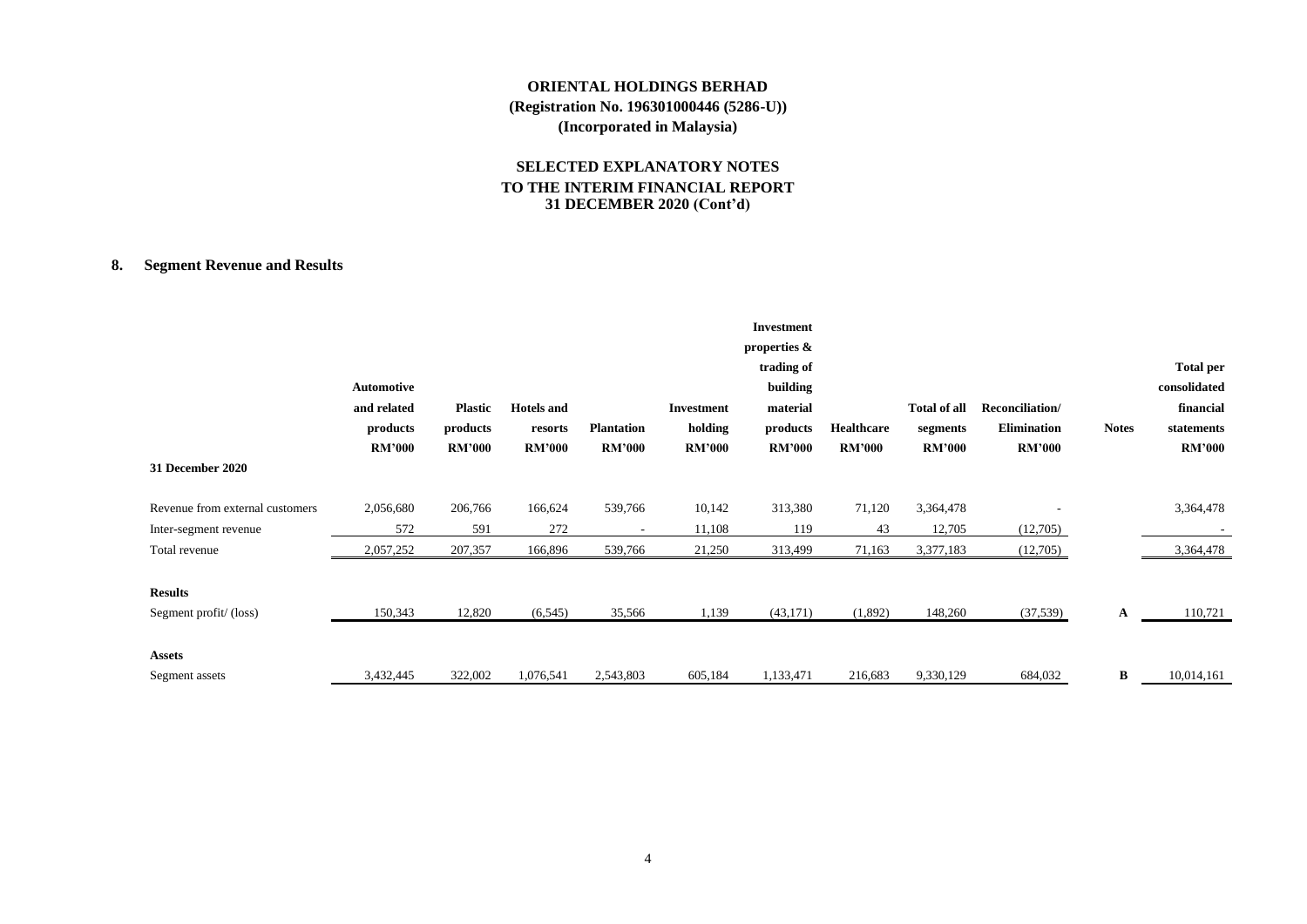### **SELECTED EXPLANATORY NOTES TO THE INTERIM FINANCIAL REPORT 31 DECEMBER 2020 (Cont'd)**

### **8. Segment Revenue and Results (Cont'd)**

- *Notes Nature of adjustments and eliminations to arrive at amounts reported in the consolidated interim financial report*
- A The following items are added to/ (deducted from) segment profit to arrive at "Profit before tax" presented in the condensed consolidated statements of profit or loss and other comprehensive income:

|                                | 31 December 2020 |
|--------------------------------|------------------|
|                                | RM'000           |
| Share of results of associates | (7,629)          |
| Finance costs                  | (29.910)         |
|                                | (37, 539)        |

B The following items are added to segment assets to arrive at total assets reported in the condensed consolidated statement of financial positions:

|                          | 31 December 2020 |
|--------------------------|------------------|
|                          | RM'000           |
| Investment in associates | 600,695          |
| Current tax assets       | 24,173           |
| Deferred tax assets      | 59,164           |
|                          | 684,032          |

# **9. Material Post Balance Sheet Events**

There were no material events subsequent to the end of the period under review which have not been reflected in this interim financial report.

# **10. Changes in Group's Composition**

There were no changes in the composition of the Group during the current financial period todate other than the followings:-

(i) The company had on 10 February 2020 subscribed the Rights Issue of 35,620,000 new ordinary shares in Armstrong Auto Parts Sdn Berhad ("AAP") at an issue price of RM1.00 each ("Right Issue") for a total cash consideration of RM 35,620,000. OHB's subsequent to the subscription, interest in AAP increased from 89.65% to 94.79% whereby 91.44% is held directly and the remaining 3.35% is held indirectly through a wholly-owned subsidiary.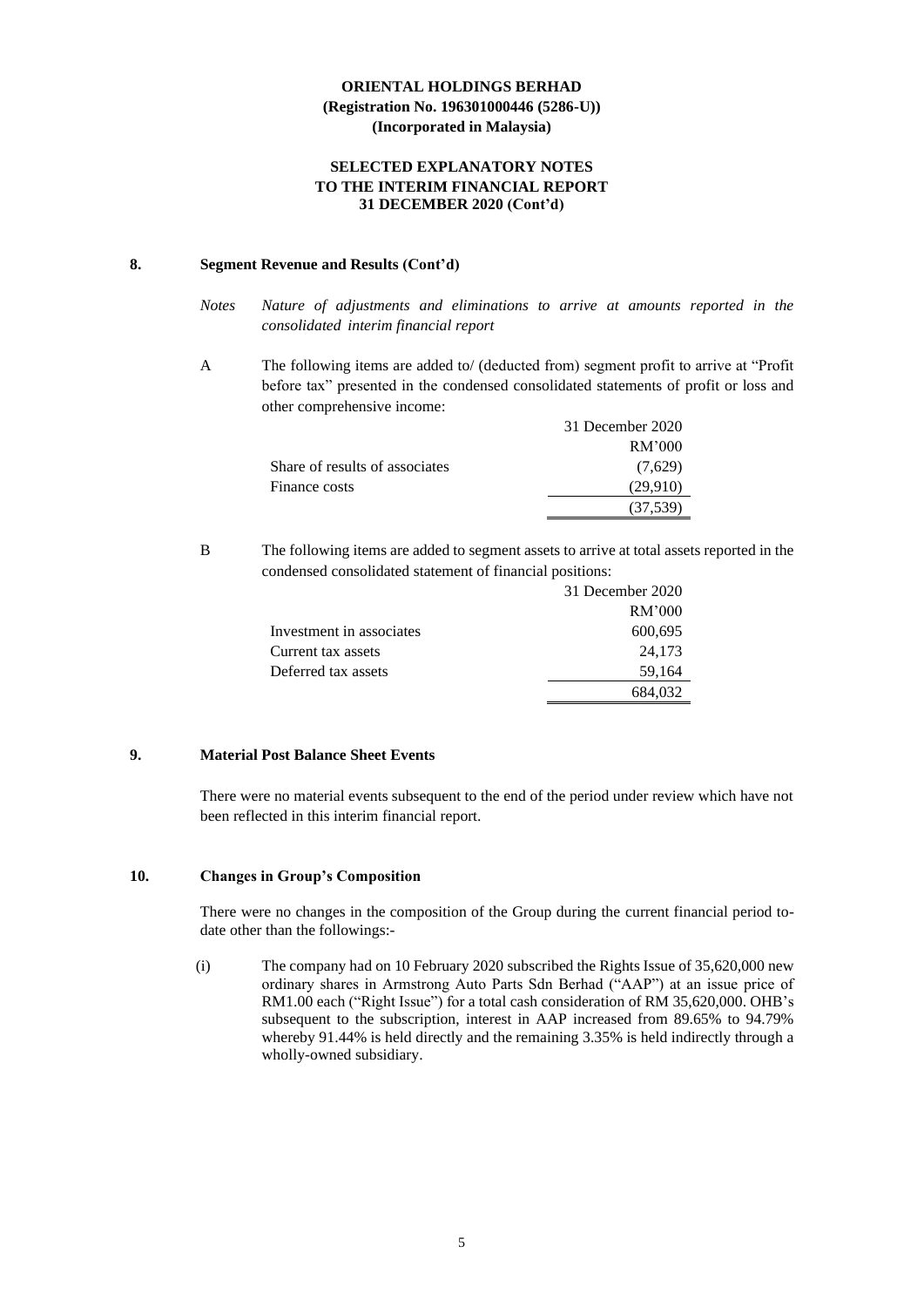### **SELECTED EXPLANATORY NOTES TO THE INTERIM FINANCIAL REPORT 31 DECEMBER 2020 (Cont'd)**

#### **10. Changes in Group's Composition (Cont'd)**

(ii) Oriental Industries (Wuxi) Co., Ltd. ("OIW"), a 72.25% owned subsidiary by the Company, 15.25% owned by wholly-owned subsidiary of Oriental International (Mauritius) Co., Ltd. ("OIM") and 12.50% owned subsidiary by Teck See Plastic Sdn. Bhd. which in turn is a 60% owned subsidiary of the Company, had on 16 September 2020 entered into an Equity Transfer Agreement to dispose off their respective investments in OIW to Jiangsu Xinghuida Technology Co., Ltd. for aggregate cash consideration of RMB 116,280,000. The total registered and issued capital of OIW is USD 12,000,000 and is dormant currently. The disposal has obtained the approval of authority on 12 October 2020 and completed on 11 December 2020.

### **11. Changes in Contingent Liabilities and Assets and Changes in Material Litigations**

There were no contingent liabilities and assets at the end of the reporting period.

Neither the Company nor any of its subsidiaries is engaged in any material litigation, either as plaintiff or defendant and the Directors are not aware of any proceedings pending or threatened, against the Company or any of its subsidiaries or of any facts likely to give rise to any proceedings which might materially affect the position or business of the Company or any of its subsidiaries, financially or otherwise.

### **12. Review of Group's Performance**

### *Overall Review*

The Group recorded year to date revenue of RM 3,364.5 million, a decline of 34.8% or RM 1,797.6 million as compared to RM 5,162.1 million in the corresponding period last year. The decline in revenue was mainly attributed to the lower contribution from the automotive segment by RM 1,563.9 million as lower number of cars sold from retail operations.

The Group recorded an operating profit of RM 148.3 million (2019: RM 438.4 million), declined by RM 290.1 million mainly due to lower contribution from all business segments.

The Group recorded year to date profit before tax of RM 110.7 million compared to the profit before tax of RM 458.9 million in the corresponding period last year was mainly impacted by lower contribution from automotive, plantation, hotels and resorts, investment holding and investment properties segments.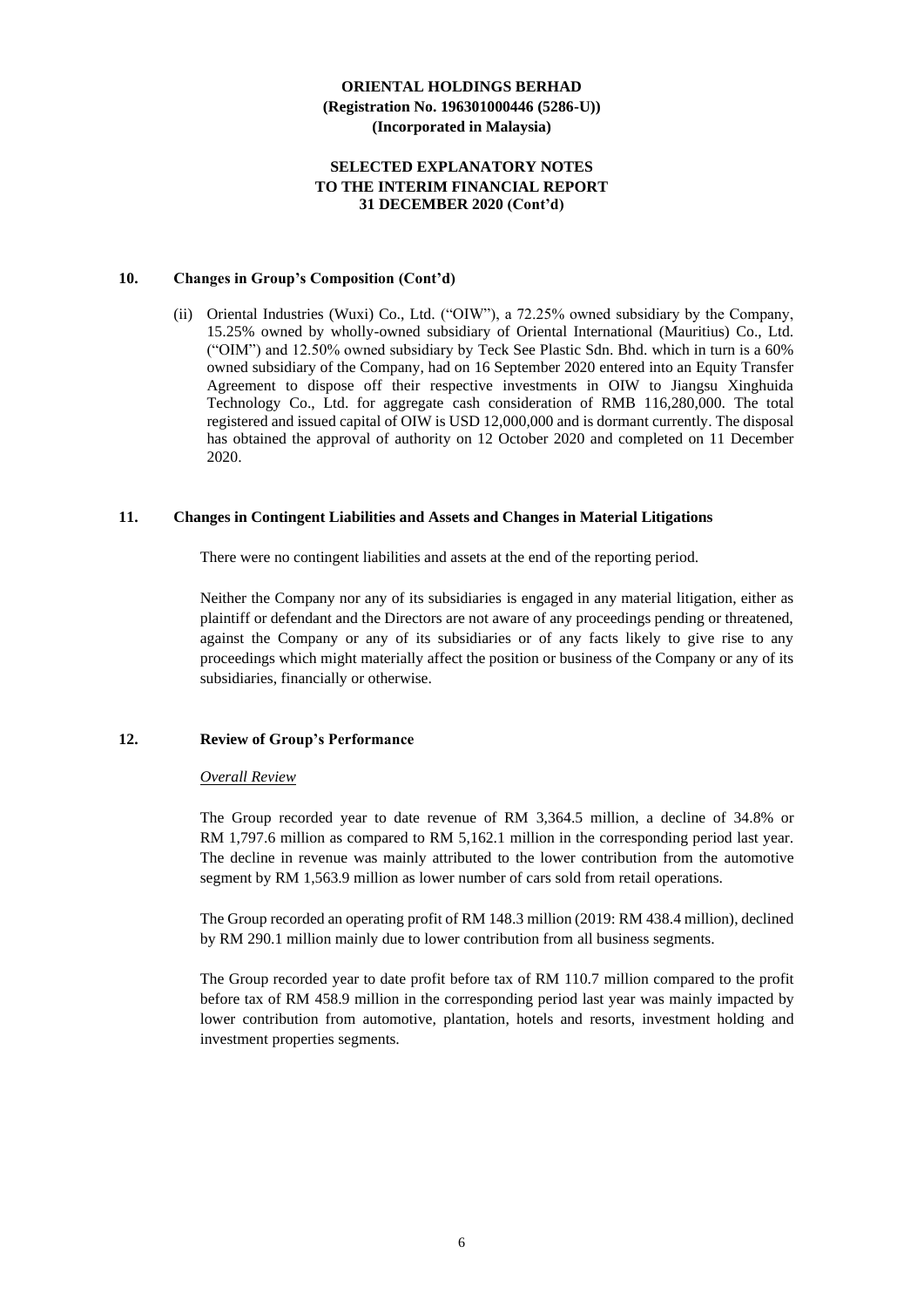### **SELECTED EXPLANATORY NOTES TO THE INTERIM FINANCIAL REPORT 31 DECEMBER 2020 (Cont'd)**

### **12. Review of Group's Performance (Cont'd)**

#### *Segmental Analysis*

Performance for each operating segment is as follows:-

The revenue from the automotive segment decreased by 43.2% to RM 2,056.7 million while operating profit decreased by 51.2% to RM 150.3 million.

For the retail operations in Singapore, revenue and operating profit decreased by 51.0% and 48.4% respectively mainly due to the lower number of cars sold by 58.0% as there was no new car registration during Circuit Breaker ("CB") period from 7 April to 1 June 2020. Performance of Singapore retail operations has been slowly recovering following the newly launched Honda City in early September 2020, dampen by the reduction in supply of Certificate of Entitlement (COE) quota and surged in COE price.

For the retail operations in Malaysia, revenue decreased by 28.9% and operating profit decreased by 75.1% attributed to the 28.5% decline in the number of cars sold with the implementation of the Movement Control Order (MCO), on 18 March 2020 to 12 May 2020 with the suspension of operations for non-essential service providers and manufacturing activities. Honda car sales came to a halt in April and has been slowly recovering from May onwards. The launching of the new Honda City and CRV facelift in Quarter 4 coupled with vehicle sales tax exemption from mid-June 2020 to end of June 2021 has managed to boost car sales order towards year end.

The plantation segment generated a revenue of RM 539.8 million, an increase of 6.5% compared to corresponding period last year of RM 506.7 million and recorded an operating profit of RM 35.6 million (2019 : RM 66.0 million). Higher revenue was contributed by the overall increase in CPO and PK selling price by 21% and 18% respectively. Despite increase in revenue, the decline in operating profit was impacted by the unrealised foreign exchange loss of RM 60.2 million (2019 unrealised foreign exchange gain: RM 35.4 million) from the weakening of the IDR against the JPY denominated borrowings.

The plastic segment recorded a decrease in revenue of 26.4% and an operating profit of RM 12.8 million (2019 : RM 8.3 million) mainly attributed to the decline in orders from its automotive and electronics customers and further aggravated by the suspension of production activities following the lock down period of MCO with main customers resumed operation in early June 2020. Improvement in operating profit was attributable to lower operational expenses from cost control and Government stimulus package on full exemption of sales tax for local assembly vehicles from mid-June 2020 to end of June 2021.

Hotels and resorts segment recorded a 46.7% decline in revenue to RM 166.6 million and recorded an operating loss of RM 6.5 million (2019 operating profit: RM 58.7 million). Overall average room rates and occupancy rates declined significantly impacting the performance of hotels especially Australia and United Kingdom hotels. The broad-based travel restrictions and travel risk aversion as a result of the global and domestic actions taken to contain the outbreak of COVID-19 have affected the tourism-related activities.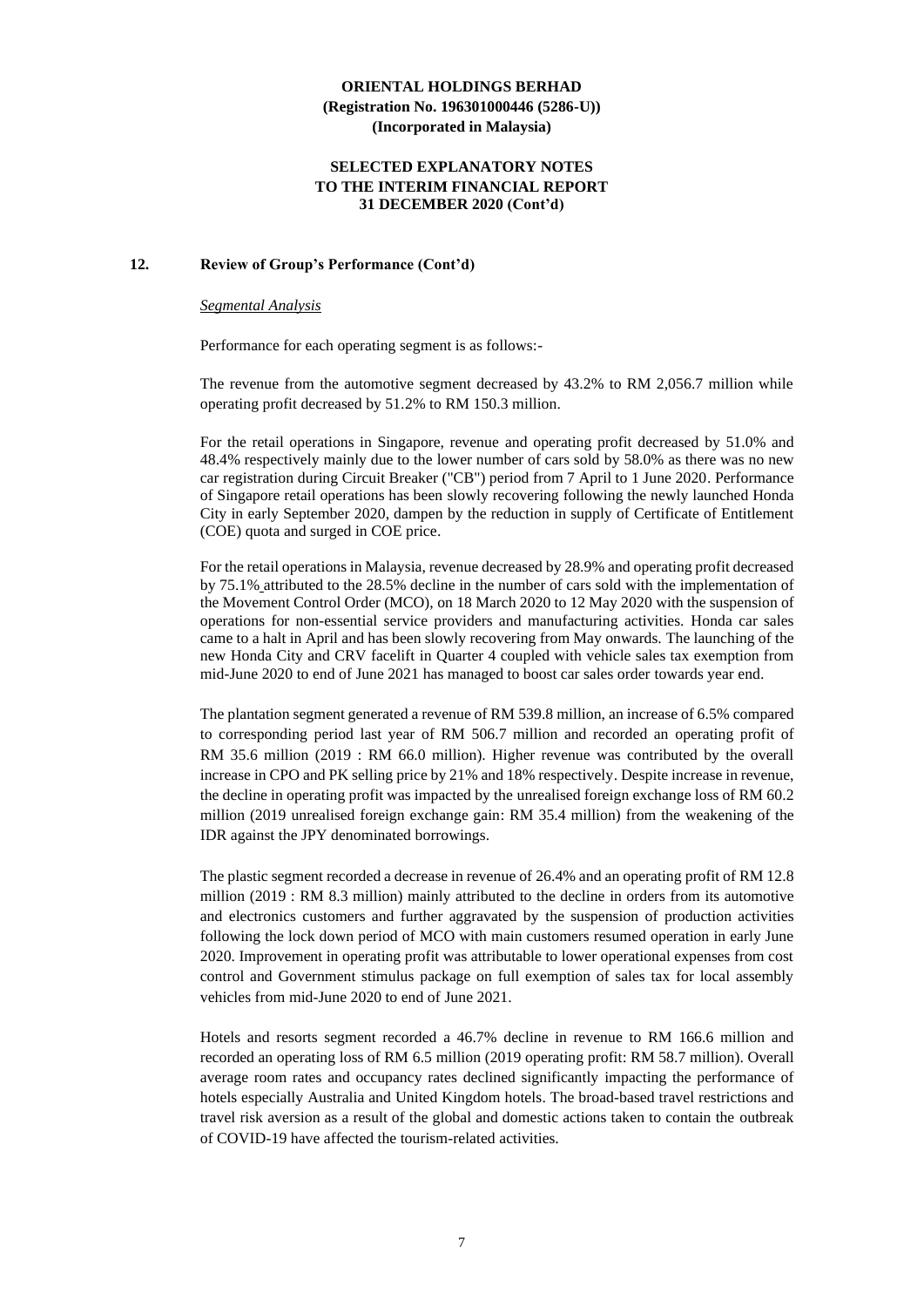### **SELECTED EXPLANATORY NOTES TO THE INTERIM FINANCIAL REPORT 31 DECEMBER 2020 (Cont'd)**

### **12. Review of Group's Performance (Cont'd)**

Revenue for the investment holding segment decreased by 77.6% to RM 10.1 million and recorded an operating profit of RM 1.1 million (2019 : RM 19.5 million) mainly attributable to lower dividend received from other investments and unrealised foreign exchange loss of RM 16.6 million (2019 : RM 6.3 million) mainly on JPY denominated borrowings.

The investment properties and trading of building material products segment recorded a 2.8% decrease in revenue to RM 313.4 million while recorded an operating loss of RM 43.2 million (2019 : RM 17.4 million). The higher operating loss was attributable to impairment loss of investment property in Australia of RM 43.8 million (2019 : RM 16.0 million).

Healthcare segment's revenue decreased by 3.1% to RM 71.1 million due to decline in number of patients by 18.6% impacted by pandemic while still operating at loss of RM 1.9 million (2019 : RM 5.0 million) as a result of high fixed operating cost.

# **13. Material Change in Profit/ Loss Before Taxation ("PBT"/ "LBT") reported as compared with the immediate preceding quarter**

### *Overall Review*

The Group's revenue for the fourth quarter of 2020 was RM 990.2 million, an increase of RM 42.0 million or 4.4% from RM 948.2 million in Q3FY20, mainly due to higher contribution from plantation segment with overall increase in sales commodities volume and selling price. The Group recorded an operating profit of RM 120.4 million (Q3FY20 operating loss : RM 37.4 million) mainly derived from unrealised foreign exchange gain in Q4FY20 of RM 49.7 million (Q3FY20 unrealised foreign exchange loss : RM 98.0 million) mainly from the strengthening of the IDR against the JPY denominated borrowings by the plantation segment.

The Group recorded a profit before tax for Q4FY20 of RM 120.8 million compared to a loss before tax of RM 26.1 million for Q3FY20 mainly attributable to increase in performance from plantation segment.

### *Segmental Analysis*

Performances of each operating segment as compared to the immediate preceding quarter are as follows:-

Revenue from automotive segment decreased by 2.6% to RM 610.3 million while operating profit increased to RM 54.0 million (Q3FY20 : RM 44.9 million). Although the sales volume had improved for the Malaysian and Brunei retail market in the 4<sup>th</sup> Quarter, the decrease in revenue was mainly due to the 36.5% drop in the number of cars sold from retail operations in Singapore. Despite decrease in revenue, the increase in operating profit was mainly attributable to the higher gross profit margin for new cars sold and unrealised foreign exchange gain of RM 8.9 million (Q3FY20 : RM 1.3 million) derived from foreign currency fluctuation from cash reserve in foreign currencies.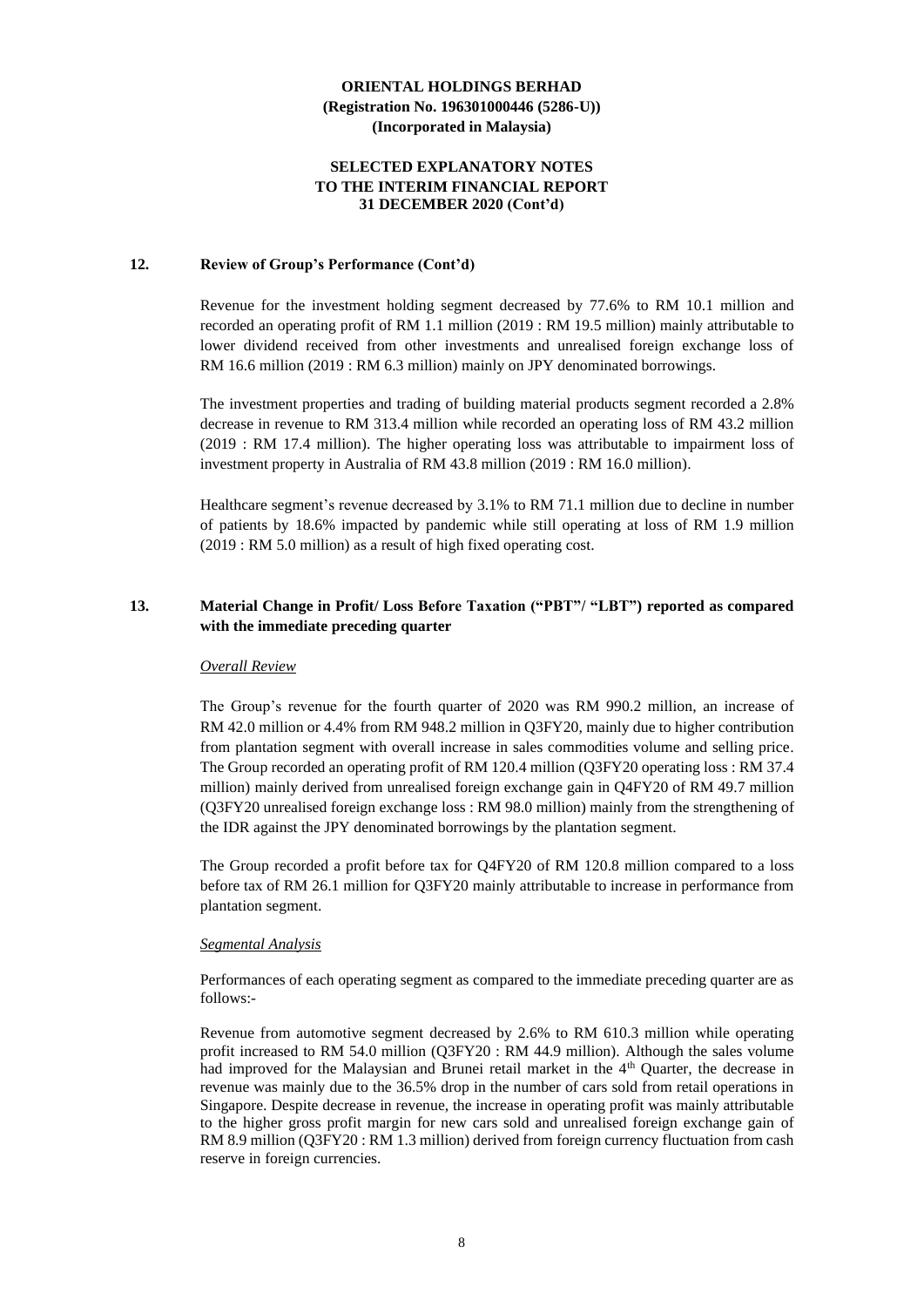### **SELECTED EXPLANATORY NOTES TO THE INTERIM FINANCIAL REPORT 31 DECEMBER 2020 (Cont'd)**

### **13. Material Change in Profit/ Loss Before Taxation ("PBT"/ "LBT") reported as compared with the immediate preceding quarter (Cont'd)**

Revenue from plantation segment increased by 86.0% to RM 178.0 million (Q3FY20 : RM 95.7 million) mainly due to higher CPO and PK sales volume by 85.2% and 56.0% respectively as well as increase in commodity selling prices compared to Q3FY20 (CPO increased by 21.6% and PK increased by 28.7%). The segment recorded an operating profit of RM 97.1 million compared to operating loss of RM 73.8 million for Q3FY20 partly attributable to the unrealised foreign exchange gain of RM 56.2 million (Q3FY20 unrealised foreign exchange loss : RM 92.7 million) from the strengthening of the IDR against the JPY denominated borrowings net off by impairment of bearer plants of RM 19.6 million.

Revenue for plastic segment decreased by 4.3% to RM 63.6 million (Q3FY20 : RM 66.5 million) while recorded an operating profit of RM 11.2 million (Q3FY20 : RM 4.6 million). Despite decrease in revenue, the improvement in plastic segment performance was attributable to the gain derived from disposal of an overseas subsidiary of RM 3.2 million.

Revenue for hotels and resorts segment remained constant at RM 38.7 million (Q3FY20 : RM 38.8 million) but recorded an operating loss of RM 5.7 million (Q3FY20 : RM 1.9 million) following an impairment of RM 4.9 million on its hotel building at the Bayview Geographe Resort, Australia.

Revenue for investment holding segment increased by 20.8% to RM 2.9 million (Q3FY20 : RM 2.4 million) while recorded an operating profit of RM 7.9 million (Q3FY20 operating loss : RM 14.1 million). The profit was attributable to the gain on disposal of an overseas subsidiary of RM 22.5 million offset by unrealised foreign exchange loss of RM 16.7 million (Q3FY20 : RM 5.5 million).

Revenue for investment properties and trading of building material products segment increased slightly by 1.0% to RM 94.0 million (Q3FY20 : RM 93.1 million) while recorded an operating loss of RM 45.6 million (Q3FY20 operating profit : RM 2.2 million) attributable to higher operating expenses from payment of land tax assessment for Australia properties and impairment loss of investment property in Australia of RM 43.8 million (2019 : RM 16.0 million).

Healthcare segment recorded an operating profit of RM 1.5 million (Q3FY20 : RM 0.6 million) mainly due to the higher number of patients.

# **14. Current Year Prospects**

On 11 March 2020, the World Organisation declared the COVID-19 outbreak to be a pandemic.

The Group's performance was impacted by the global and domestic actions taken to contain the outbreak.

The implementation and subsequent extension of the Movement Control Order (MCO) have dampen economic activity following the suspension of operations by non-essential service providers and lower operating capacity of manufacturing firms.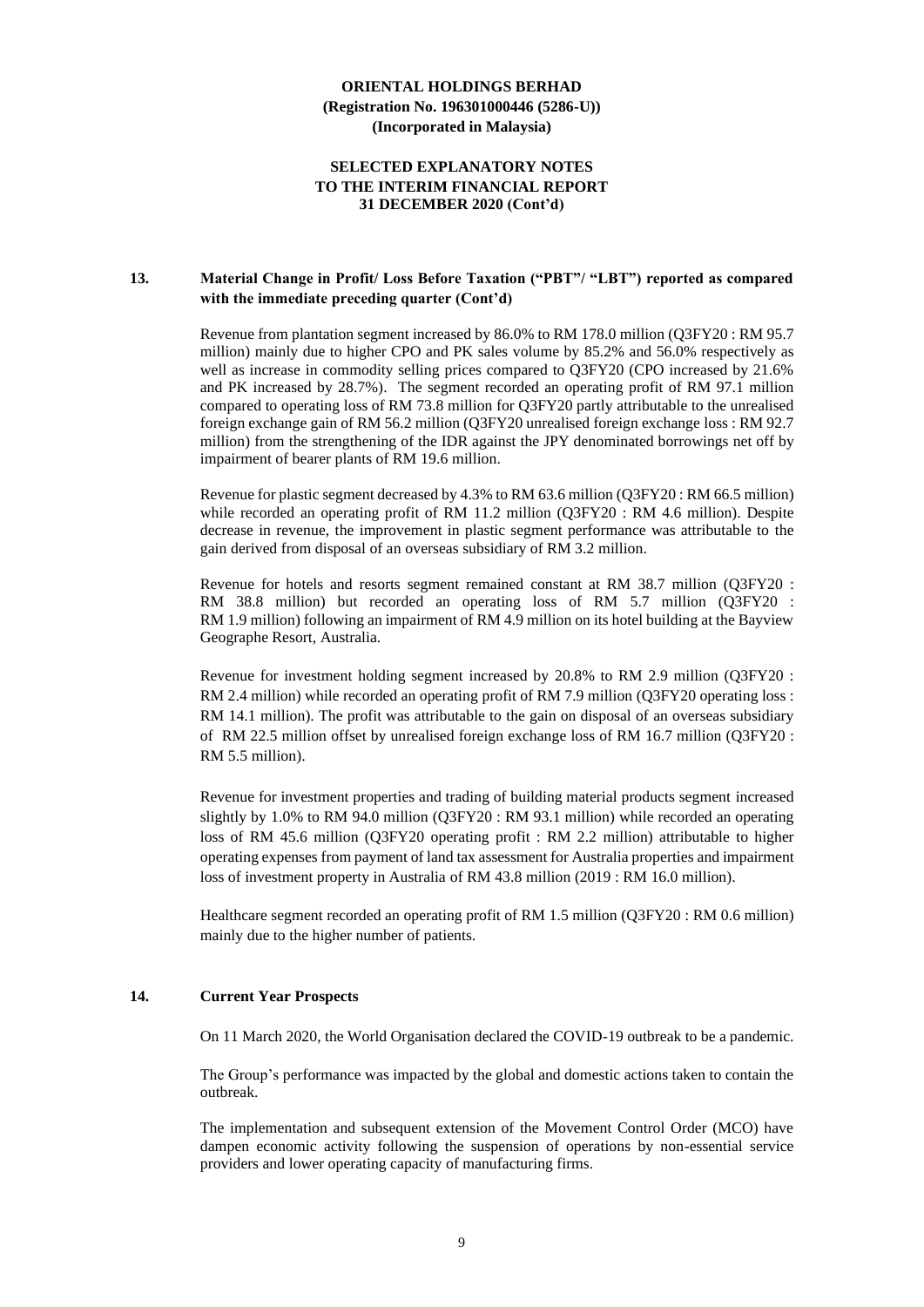### **SELECTED EXPLANATORY NOTES TO THE INTERIM FINANCIAL REPORT 31 DECEMBER 2020 (Cont'd)**

# **14. Current Year Prospects (Cont'd)**

In Malaysia, the government had imposed the MCO from 18 March 2020 to 12 May 2020 and reinstatement of MCO 2.0 in mid-January to early March 2021. The Singapore government had also imposed similar lock down measures (Circuit Breaker) from 7 April 2020 to 1 June 2020.

Private consumption has been affected by weak labour market conditions, mobility restrictions and subdued sentiments.

As the pandemic continually evolving and new waves and variants emerging in different geographies, the availability of COVID-19 vaccines and subsequent rollout to public in early 2021 will ease lockdown restrictions and would be critical in boosting economic activities as well as slowly returning to the normalcies of pre-pandemic way of life.

The automotive segment will continue to contribute to the Group's performance under very competitive market conditions with strong and aggressive promotional campaigns by car companies keen to grow their market shares. With the reinstatement of MCO 2.0 in mid-January 2021, Quarter 1 sales from retail operations in Malaysia is not expected to be encouraging despite vehicle sales tax exemption period extended to June 2021. The effect will be minimal and dampened further by a shortage of semiconductor chips in the supply chain which will inevitably cause delays in production in the near future.

The plastic segment continues to face competitive environment from other domestic industry players and will be impacted by disruptions in the global supply chain and limited growth in the local automotive industry. Management will continue to exercise cost rationalisation, productivity improvement and source for new business ventures to improve the performance of the segment.

The plantation segment will take necessary steps to ensure that all estates and mills remain efficient, cost effective and competitive. The forex exposure of the JPY loans will be closely monitored and managed. The segment's fourth oil mill in South Sumatra, Indonesia has commenced its milling operation in early November 2020, hence will contribute positively to the segment performance moving forward.

The hotels and resorts segment has been affected by the major lock downs happening across the world. Hotel in United Kingdom has been closed for business since April 2020 following the lock down and will resume business operation once lock down lifted as the mass vaccination programme getting under way across United Kingdom.

Healthcare segment will continue to focus on strengthening brand awareness and positioning the hospital for sustainable growth. Following the MCO that arose with the current COVID-19 pandemic, there was a sharp decline in patient admissions. Patient sentiments has been gradually improve following the easing of MCO restrictions.

The Board is mindful of the seismic shifts that the COVID-19 pandemic has brought about to the domestic and global economies. The Board will navigate the challenges ahead and formulate plans to strengthen further the Group's solid foundation for a sustainable growth.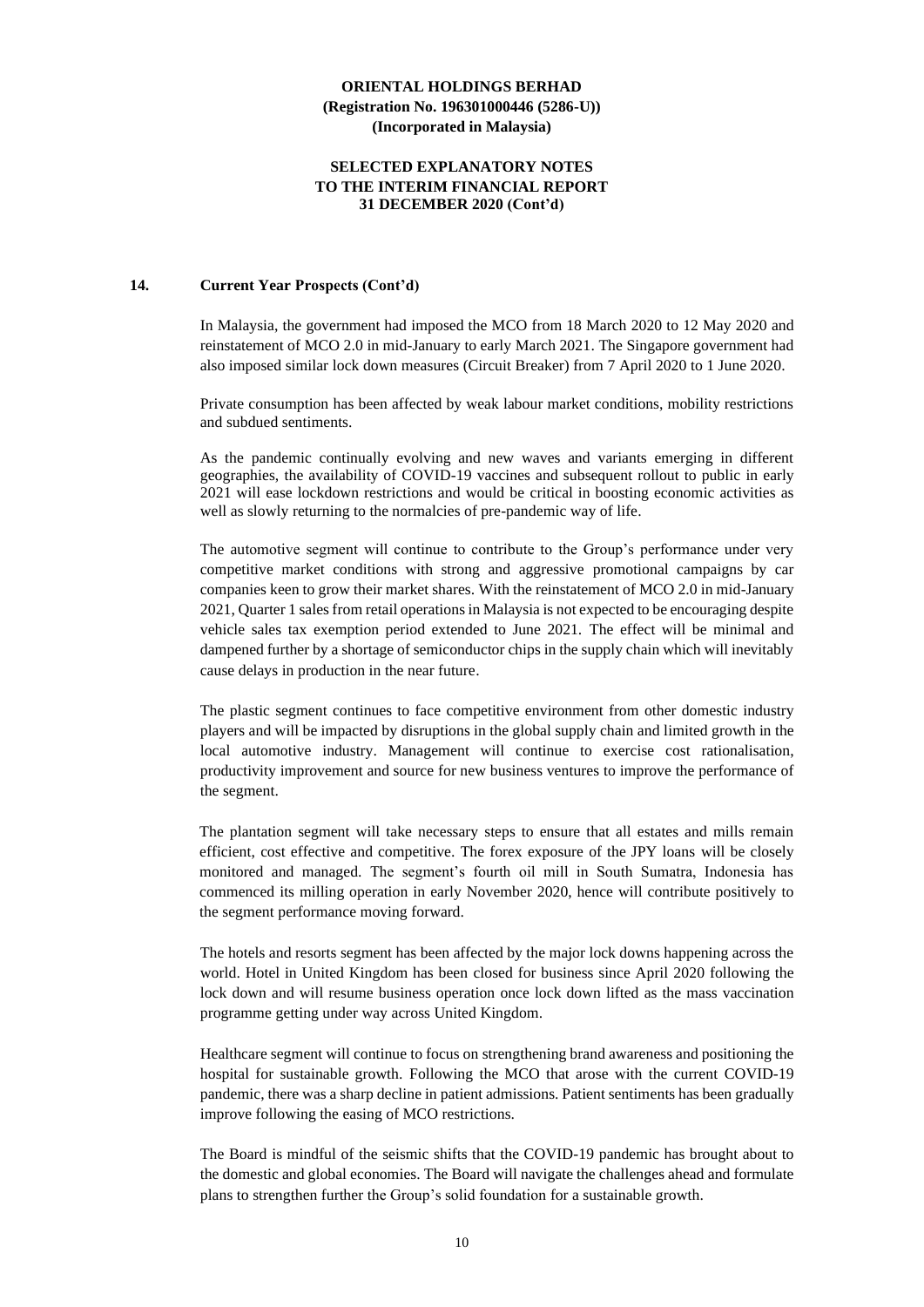# **SELECTED EXPLANATORY NOTES TO THE INTERIM FINANCIAL REPORT 31 DECEMBER 2020 (Cont'd)**

# **15. Variance of Actual Profit from Forecast Profit/Profit Guarantee**

Not Applicable.

### **16. Taxation**

|                       |               | <b>Individual Quarter</b> | <b>Cumulative Quarter</b> |               |
|-----------------------|---------------|---------------------------|---------------------------|---------------|
|                       | Current       | Preceding                 | Current                   | Preceding     |
|                       | Year          | Year                      | Year                      | Year          |
|                       | Quarter       | Quarter                   | To date                   | To date       |
|                       | 31 Dec 20     | 31 Dec 19                 | 31 Dec 20                 | 31 Dec 19     |
|                       | <b>RM'000</b> | <b>RM'000</b>             | <b>RM'000</b>             | <b>RM'000</b> |
|                       | (Unaudited)   | (Unaudited)               | (Unaudited)               | (Audited)     |
| Current taxation      |               |                           |                           |               |
| Malaysian taxation    |               |                           |                           |               |
| - Based on profit for |               |                           |                           |               |
| the period            | 6,879         | 6,963                     | 10,163                    | 15,678        |
| - (Over)/Under        |               |                           |                           |               |
| provision in          |               |                           |                           |               |
| respect of prior      |               |                           |                           |               |
| period                | (925)         | (369)                     | (864)                     | 10,332        |
|                       | 5,954         | 6,594                     | 9,299                     | 26,010        |
| Foreign taxation      |               |                           |                           |               |
| - Based on profit for |               |                           |                           |               |
| the period            | 15,213        | 24,415                    | 49,960                    | 79,226        |
|                       | 21,167        | 31,009                    | 59,259                    | 105,236       |
|                       |               |                           |                           |               |
| Deferred taxation     |               |                           |                           |               |
| Current period        | (21, 353)     | (3,606)                   | (21, 204)                 | (1, 128)      |
| (Over)/Under          |               |                           |                           |               |
| provision in respect  |               |                           |                           |               |
| of prior period       | (463)         | 1,578                     | (3,756)                   | 1,469         |
|                       | (21, 816)     | (2,028)                   | (24,960)                  | 341           |
|                       |               |                           |                           |               |
|                       | (649)         | 28,981                    | 34,299                    | 105,577       |

# **17. Status of Corporate Proposals**

There were no corporate proposals that have been announced by the Company but not completed at the date of this announcement except for the Stock Buy-Back which was approved by the stockholders at the Annual General Meeting on 15 July 2020 for the buy-back of up to 10% or up to 62,039,363 ordinary stocks. There were no stocks buy-back for the period to date.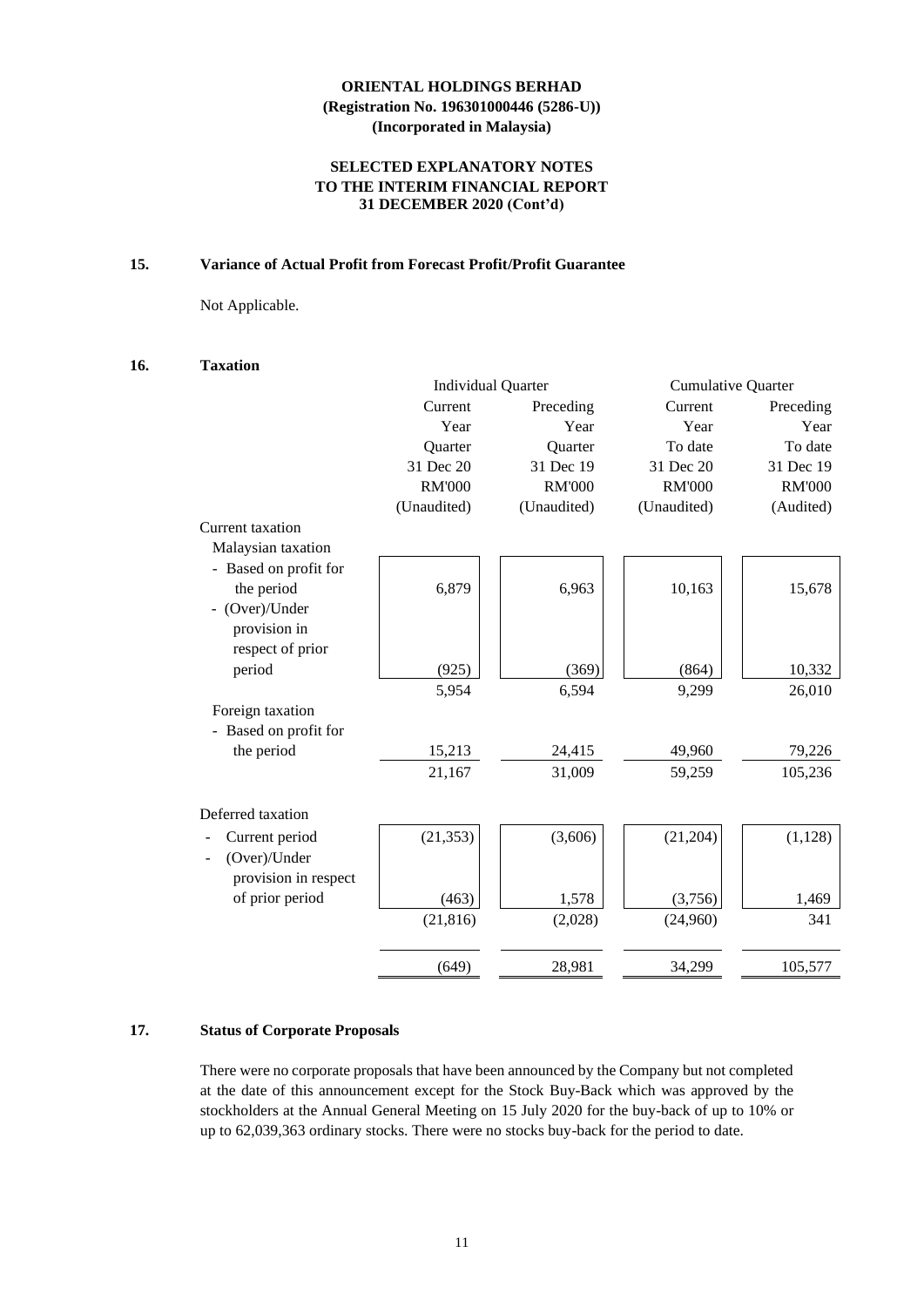# **SELECTED EXPLANATORY NOTES TO THE INTERIM FINANCIAL REPORT 31 DECEMBER 2020 (Cont'd)**

# **18. Group Borrowings**

|                         | Borrowings denominated in |                    |                                  |                                                   |                                           |  |  |  |  |
|-------------------------|---------------------------|--------------------|----------------------------------|---------------------------------------------------|-------------------------------------------|--|--|--|--|
|                         | <b>Interest</b><br>rate % | Ringgit            | ← Foreign Currencies             | $\longrightarrow$                                 |                                           |  |  |  |  |
| <b>Short Term</b>       |                           | <b>RM'000</b><br>I | <b>Source</b><br><b>Currency</b> | RM<br>Equivalent<br><b>RM'000</b><br>$\mathbf{I}$ | <b>Total</b><br><b>RM'000</b><br>$I + II$ |  |  |  |  |
| Lease obligations       | 2.8                       | 189                |                                  |                                                   | 189                                       |  |  |  |  |
| Borrowings - secured    |                           |                    |                                  |                                                   |                                           |  |  |  |  |
| -Revolving credit       | $0.8 - 1.5$               |                    | JPY 35.830 billion               | 1,398,174                                         | 1,398,174                                 |  |  |  |  |
| -Term loans             | $1.8 - 2.3$               |                    | SGD 0.003 billion                | 9,002                                             | 9,002                                     |  |  |  |  |
| Borrowings – unsecured  |                           |                    |                                  |                                                   |                                           |  |  |  |  |
| -Bankers acceptance     | $2.5 - 2.6$               | 22,132             |                                  |                                                   | 22,132                                    |  |  |  |  |
| -Revolving credit       | $1.0 - 2.7$               | 4,000              | JPY 10.115 billion               | 394,502                                           | 398,502                                   |  |  |  |  |
|                         |                           | 26,321             |                                  | 1,801,678                                         | 1,827,999                                 |  |  |  |  |
| <b>Long Term</b>        |                           |                    |                                  |                                                   |                                           |  |  |  |  |
| Lease obligations       | 2.8                       | 338                |                                  |                                                   | 338                                       |  |  |  |  |
| Term loans - secured    | $1.8 - 4.3$               | 3,647              | SGD 0.076 billion                | 222,479                                           | 226,126                                   |  |  |  |  |
|                         |                           | 3,985              |                                  | 222,479                                           | 226,464                                   |  |  |  |  |
| <b>Total Borrowings</b> |                           | 30,306             |                                  | 2,024,157                                         | 2,054,463                                 |  |  |  |  |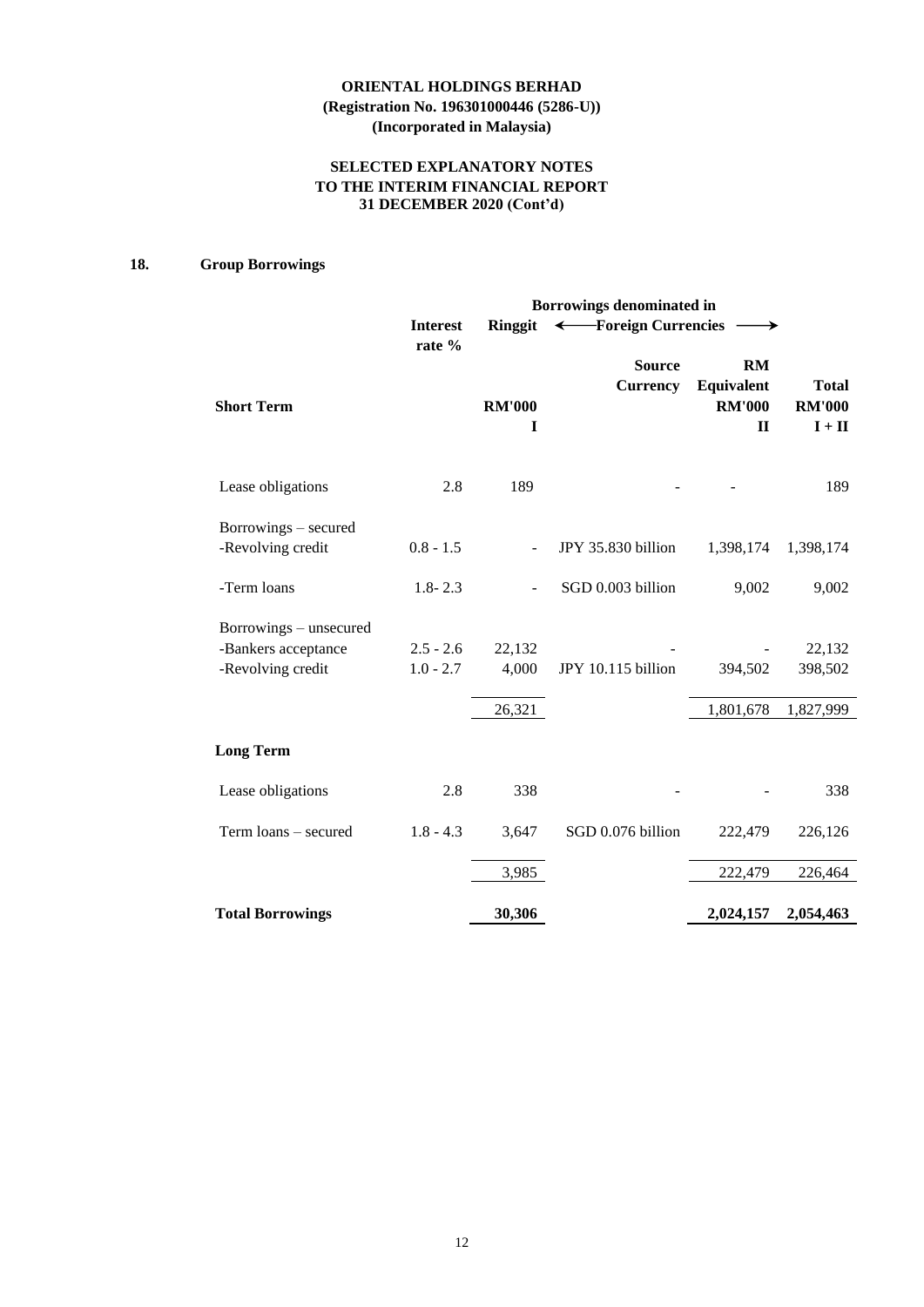# **SELECTED EXPLANATORY NOTES TO THE INTERIM FINANCIAL REPORT 31 DECEMBER 2020 (Cont'd)**

# **19. Trade receivables**

The ageing analysis of trade receivables (included under trade and other receivables category) as at 31 December 2020 is as follows:

|                             | <b>RM'000</b> | $\frac{6}{9}$ |
|-----------------------------|---------------|---------------|
| Not past due                | 224,062       | 85.1          |
| Past due less than 3 months | 34,573        | 13.1          |
| Past due 3-6 months         | 2,156         | 0.8           |
| Past due 6-12 months        | 1,255         | 0.5           |
| Past due more than 1 year   | 1.265         | 0.5           |
|                             | 263,311       | 100.0         |

The Group did not impair the past due trade receivables but monitor these receivables closely. No bad and past due debts are anticipated that could materially affect the financial results and financial position of the Group as a whole.

# **20. Changes in Material Litigations**

Not applicable.

### **21. Dividend Proposed**

No dividend has been proposed for the current quarter.